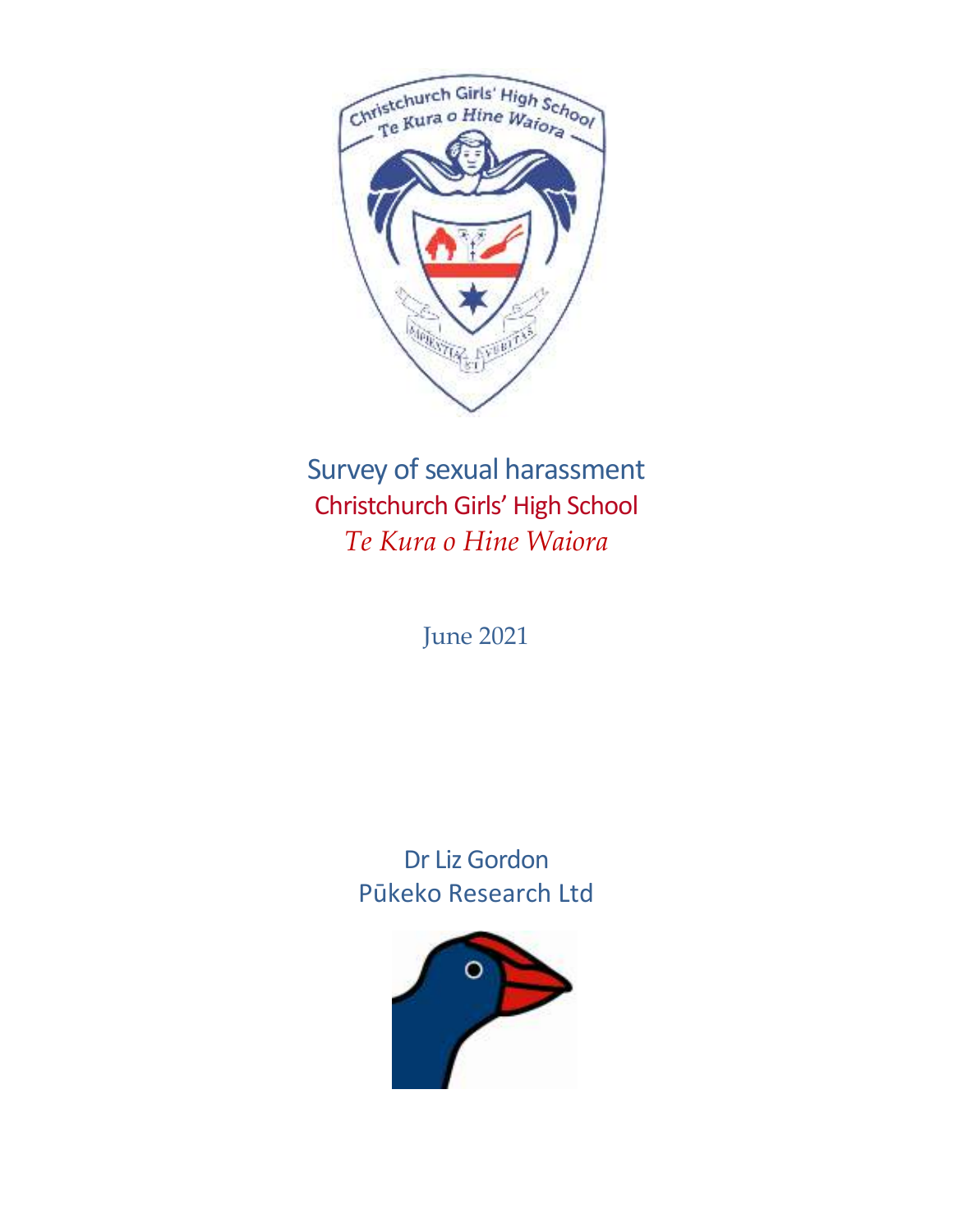# Acknowledgments

E ngā mana, ngā reo, ngā wāhine toa e ngā rangatahi. Tēnā koutou katoa.

Thanks to the parents, staff and students of Christchurch Girls High School who supported this research going ahead. Sexual harassment is difficult to discuss and stirs a lot of feelings among people, and you have all taken a leap of faith in committing to this study.

Particular thanks to Christine O'Neill, school Principal, for her commitment to making things better for the students. Thanks also to her senior staff and the Board of Trustees.

I want to thank my focus group of four students who introduced me to some of the issues and struggles around gender, identity and sexual harassment within the school community. Your determination to bring about change was inspiring.

The reporting and recommendations in this document represent my own findings and not those of the school. These are very complex issues and I am sure the school will be pursuing its journey for some time to come.

One aspect of the complexity in preparing this report is that some students in their responses made specific allegations of rape or behaviour which would otherwise constitute a criminal offence. To respect the participants. these words and descriptions have been retained, but this does not mean that the situations described have been investigated or prosecuted, as that is beyond the scope of this study.

Ngā mihi nui

Liz Gordon PhD LLB MRSNZ 13 June 2021.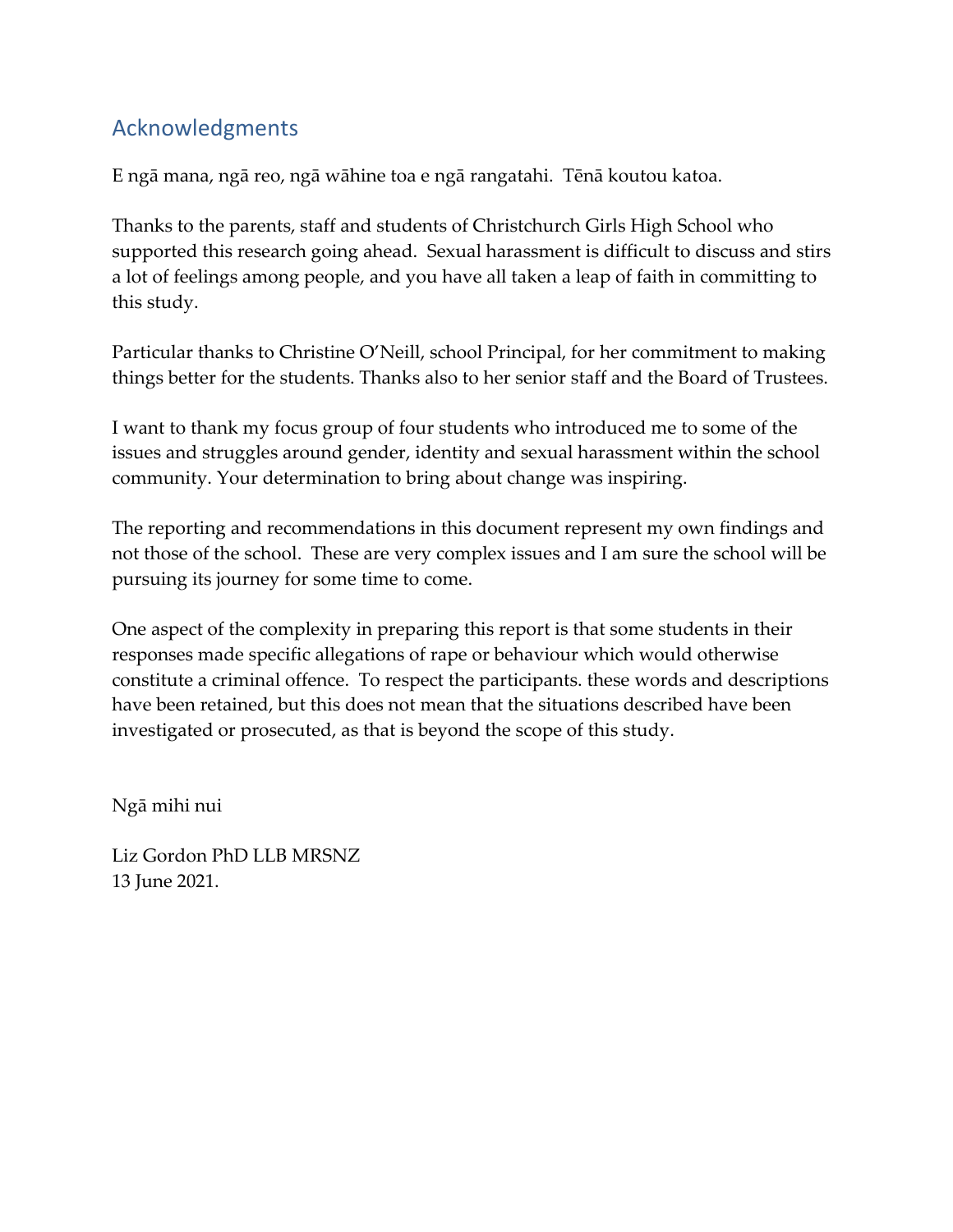# Table of contents

| Executive summary                                   | $\mathbf{1}$ |
|-----------------------------------------------------|--------------|
| Recommendations                                     | 4            |
| Introduction                                        | 6            |
| Ethical approval and consent                        | 6            |
| The survey                                          | 6            |
| Personal experience of sexual harassment            | 7            |
| Who are the sexual harassers?                       | 10           |
| What did they do, and how often?                    | 11           |
| What the numbers mean                               | 13           |
| The worst incident                                  | 14           |
| Young men sexually harassing females                | 15           |
| Older men: alone or in packs                        | 16           |
| Feelings                                            | 18           |
| Making changes                                      | 20           |
| What do sexual harassment victims want to see done? | 23           |
| Knowing about others' harassment                    | 27           |
| Demographic information                             |              |
| Conclusion                                          | 31           |

# Table of Figures

| Figure 1. Reported number of times sexually harassed (n=425).                | 7  |
|------------------------------------------------------------------------------|----|
| Figure 2. Type of sexual harassment experienced by participants (n=425).     | 8  |
| Figure 3. Number of harassment events by place (1082 events n=425)           | 9  |
| Figure 4. A profile of the sexual harassers, as reported (n=718).            | 10 |
| Figure 5. Frequency of commonly cited forms of sexual harassment (n=371)     | 11 |
| Figure 6. Frequency of sexual harassment occurrences in 2021 to date (n=381) | 12 |
| Figure 7. How the 'worst' incident made participants feel (n=372).           | 18 |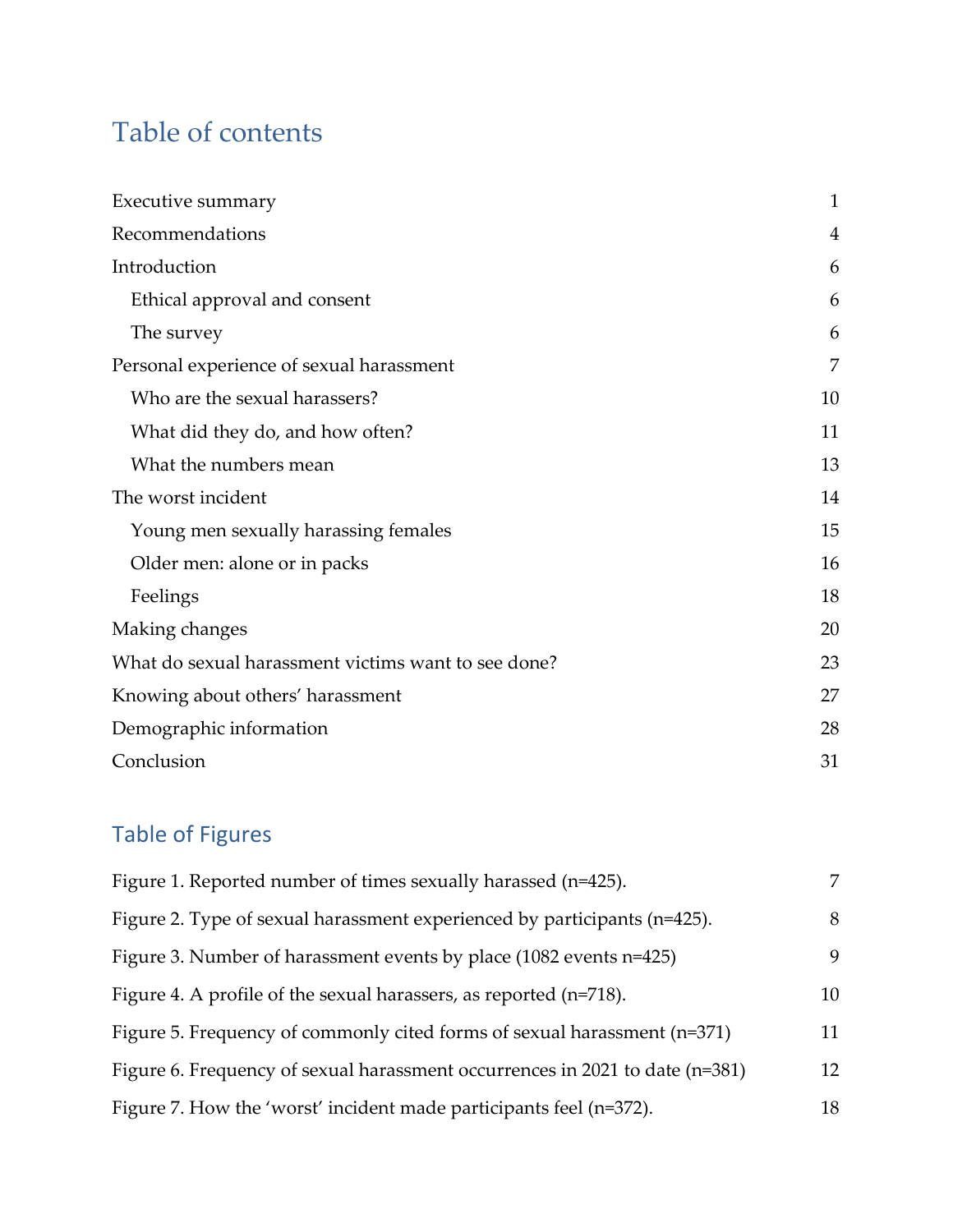| Figure 8. Sexuality of participants n=623. | 29. |
|--------------------------------------------|-----|
| Figure 9. Ethnicity                        | 29. |

# Table of Tables

| Table 1. No. who know other people sexually harassed within past three years                | 27 |
|---------------------------------------------------------------------------------------------|----|
| Table 2. Relationship of person known to have been sexually harassed in past three<br>years | 27 |
| Table 3. Participant number by age n=605.                                                   | 28 |
| Table 4. Gender (n=623)                                                                     | 28 |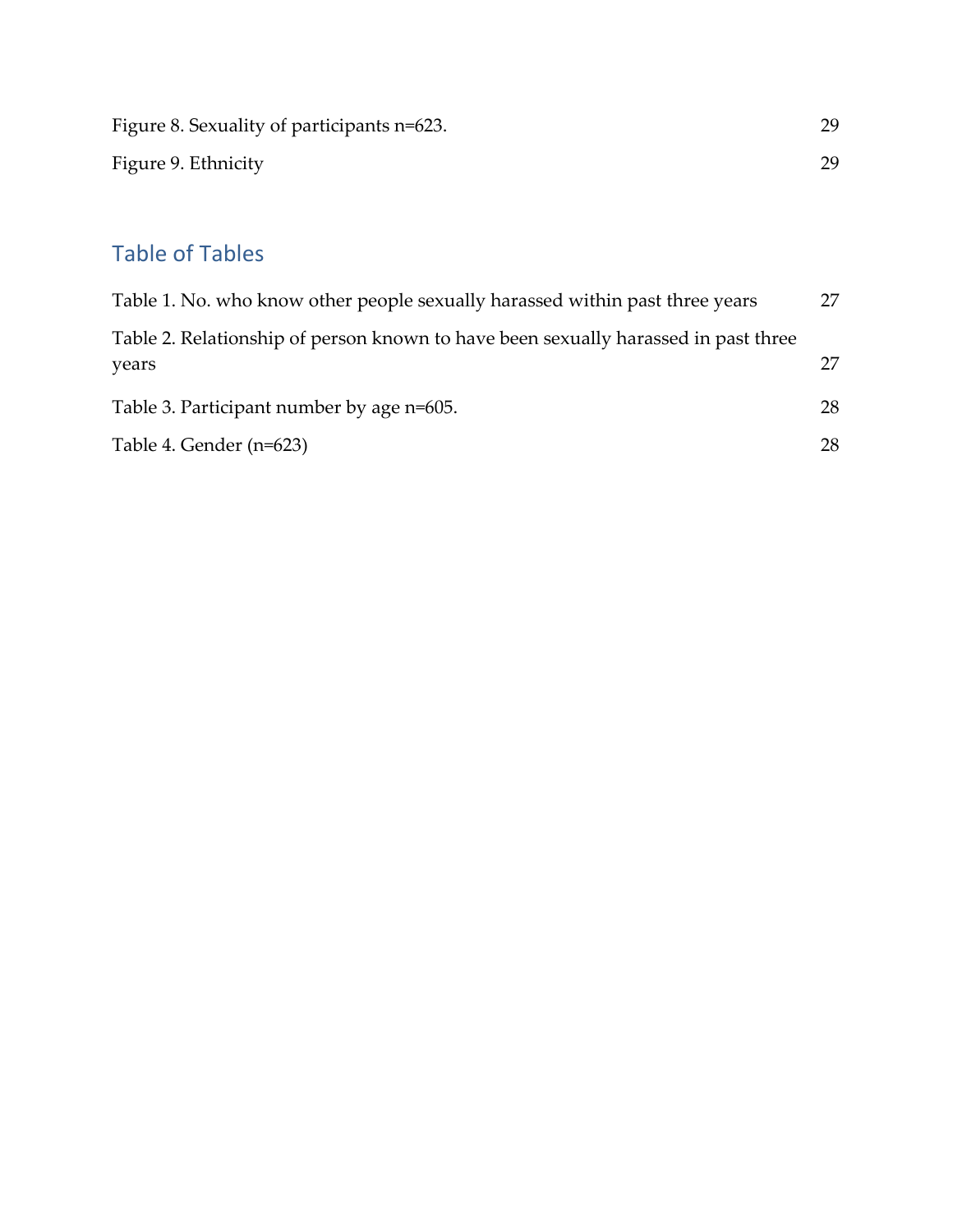### Executive summary

This is a report of a whole of school survey carried out in May 2021 for Christchurch Girls' High School. The research received formal ethical approval and operated an 'opt in' system for those under 15 (with parental consent) and an opt-out system for older students. The survey was sent to 1042 consented students and 725 participated, a response rate of 71.2%.

The survey included a definition of sexual harassment and 430 participants noted they had been harassed. Most stated it had occurred 2-5 times, but a quarter had been harassed more than ten times.

Harassment included verbal, space, written and physical or sexual contact. On average, those who had been harassed experienced 2.5 types of harassment.

Sexual harassment was most likely to take place outside school and around town, out socialising or on public transport. Online incidents were also common.

Men constitute 91% of the identified sexual harassers, including young men the same age as the students and older men. Most common events were cat-calling, body shaming and being rated on looks. Other forms were also frequent.

In 2021 to date, 381 participants report a very high 2677 incidents of sexual harassment, or seven per student who had experienced harassment. Most incidents were carried out by lone males, with one quarter by groups.

Students were asked to describe their 'worst' incident of sexual harassment. Over 20 students described being raped by individuals or groups. Many other incidents involved young males at social events, on the streets or on public transport. Egged on by friends, many comments were extreme and terrifying. Participants described many incidents of physical and sexual abuse. Almost the same number of events were caused by older males on the streets, either alone or in groups, often in cars. Older males also harassed students on public transport and in taxis and Ubers.

The worst incidents stirred up many feelings. Students were uncomfortable, nervous, degraded, upset, embarrassed and afraid, among other feelings. Only a tiny number, less than 10%, received any help or support. Most did not mention asking for help.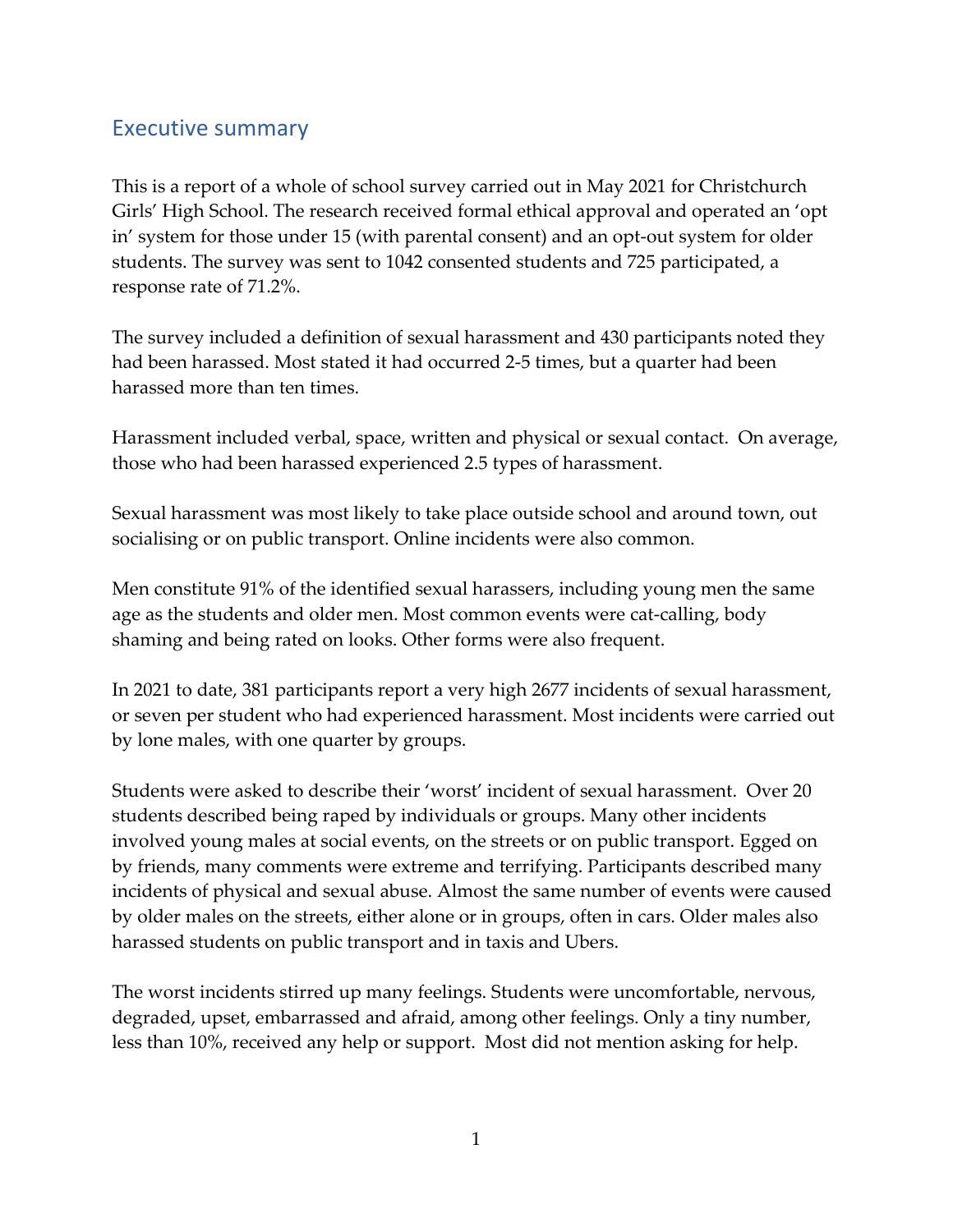More than 60% of those who had experienced sexual harassment have changed aspects of their lives to try to ensure it does not happen again. The most common change is clothing, with students donning baggy clothing, jackets, shorts under skirts, trousers and other additional clothing to try to deflect attention.

Many have changed their routes home or become hyper-alert about who is on the streets. They avoid quiet streets and darkness. Many take multiple precautions.

A significant number have been harassed on school and town buses and work hard to change their routes, times, and bus habits. Many have stopped using buses at all.

Another strategy is to avoid boys, especially in groups. They might change direction, keep their heads down, pretend to talk on the phone and not go to particular places.

Other changes include no longer drinking alcohol, not going to parties, learning selfdefence, never being alone and keeping their phone handy. Participants outlined a range of strategies to keep themselves safe. In most cases these work, but it does mean doing things differently but still living with the risk of harassment. Sometimes they lose friends as a result.

As a strategy, disclosure to others appears to be used very little, and fear prevents this increasing. While instituting personal changes can reduce exposure to sexual harassment, the overall threat does not reduce.

Those who have experienced sexual abuse seek safe spaces. They want to be able to talk openly about their experiences. Many think that harassment has been normalised as an expected part of the society.

Their main demand is to educate young men about the effects their abuse has on young women, how to stop being abusive and turn around their culture. In their own school, they want to receive active support, to know that wherever they seek help it will be available.

There is a need for education and discussion over what sexual harassment is. For example, is a little cat-calling just 'good fun', or the beginning of a pipeline of abuse? In particular, there is a need to break the code of silence that surrounds such discussions. They plead for more openness.

A key concern of this study is the very low level of reporting, including, apparently no reporting of individual or group assaults revealed in the study. The main barrier to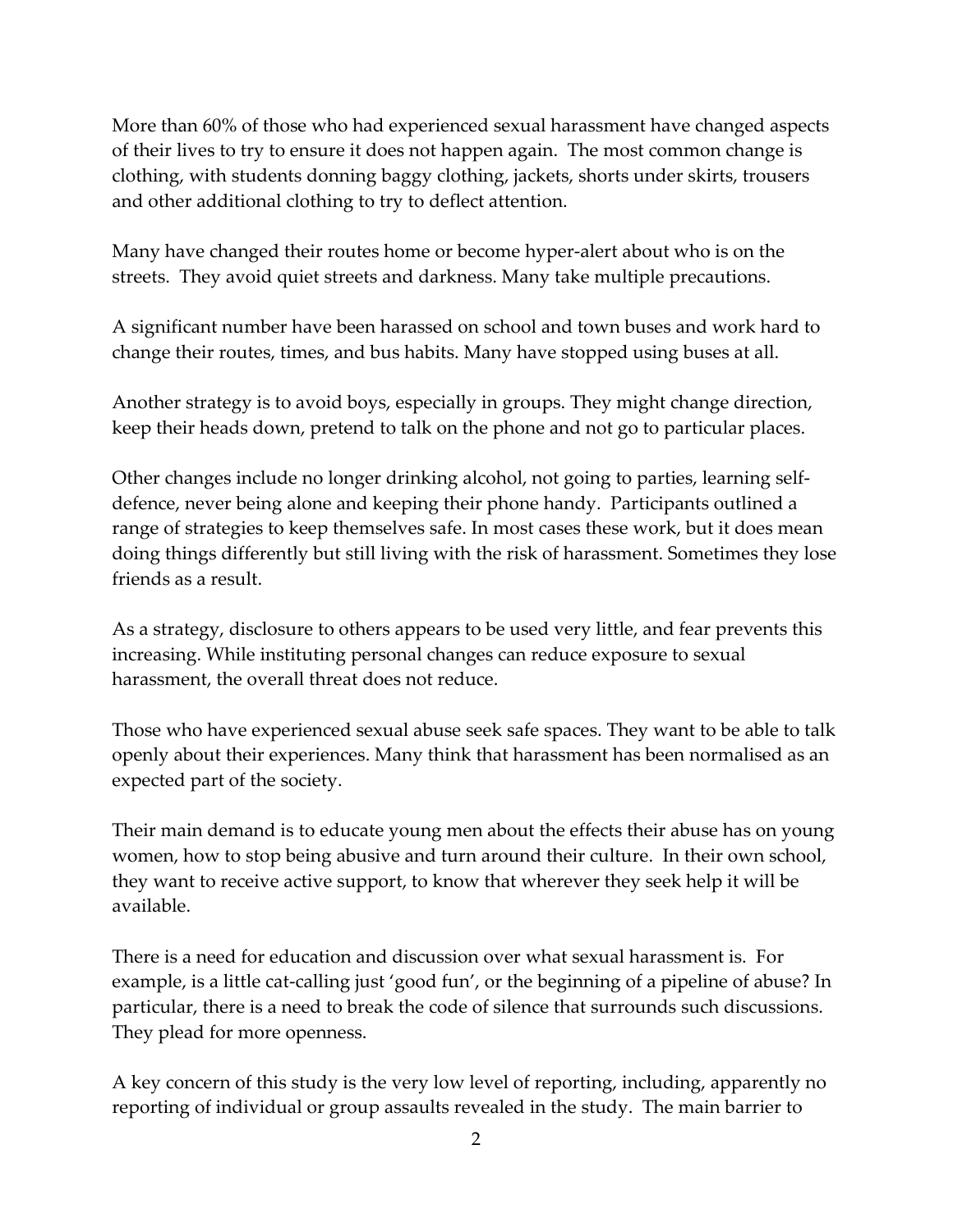reporting is the tendency for the victims of sexual harassment to be ashamed or embarrassed, and often to blame themselves, or fear that others will blame them. These barriers lead to unprecedented hiding of potentially serious crimes, and the potential also for perpetrators to realise they have got away with it and do it again.

The participants feel very powerless when being sexually harassed, no matter what the context or the actual harassment. A strong goal of schools needs to be helping to empower all their students against this kind of attack. This means bolstering their selfesteem, their ability to respond and to stop and prevent attacks.

Students are making many demands for change within the school setting and provided many examples of what could be done.

Of the participants, 78% knew of other people who had been sexually harassed over the past three years, but only 42% of those were students at the school, in line with the earlier discussion about non-disclosure. The rest were friends outside school, family members and others. On average, each participant knew of 1.5 people who had been sexually harassed over three years.

The age ranges of participants were from 12 to 18, with the modal age being 16. 93% identified as female and around 74% as straight. Nearly three quarters of students were Pākehā New Zealand with the others being Māori, Chinese and from a wide range of other cultures. Sexuality and ethnicity were both mentioned several times as aggravating factors in sexual harassment.

The study concluded with a discussion of areas that needed attending to and questions that should be answered.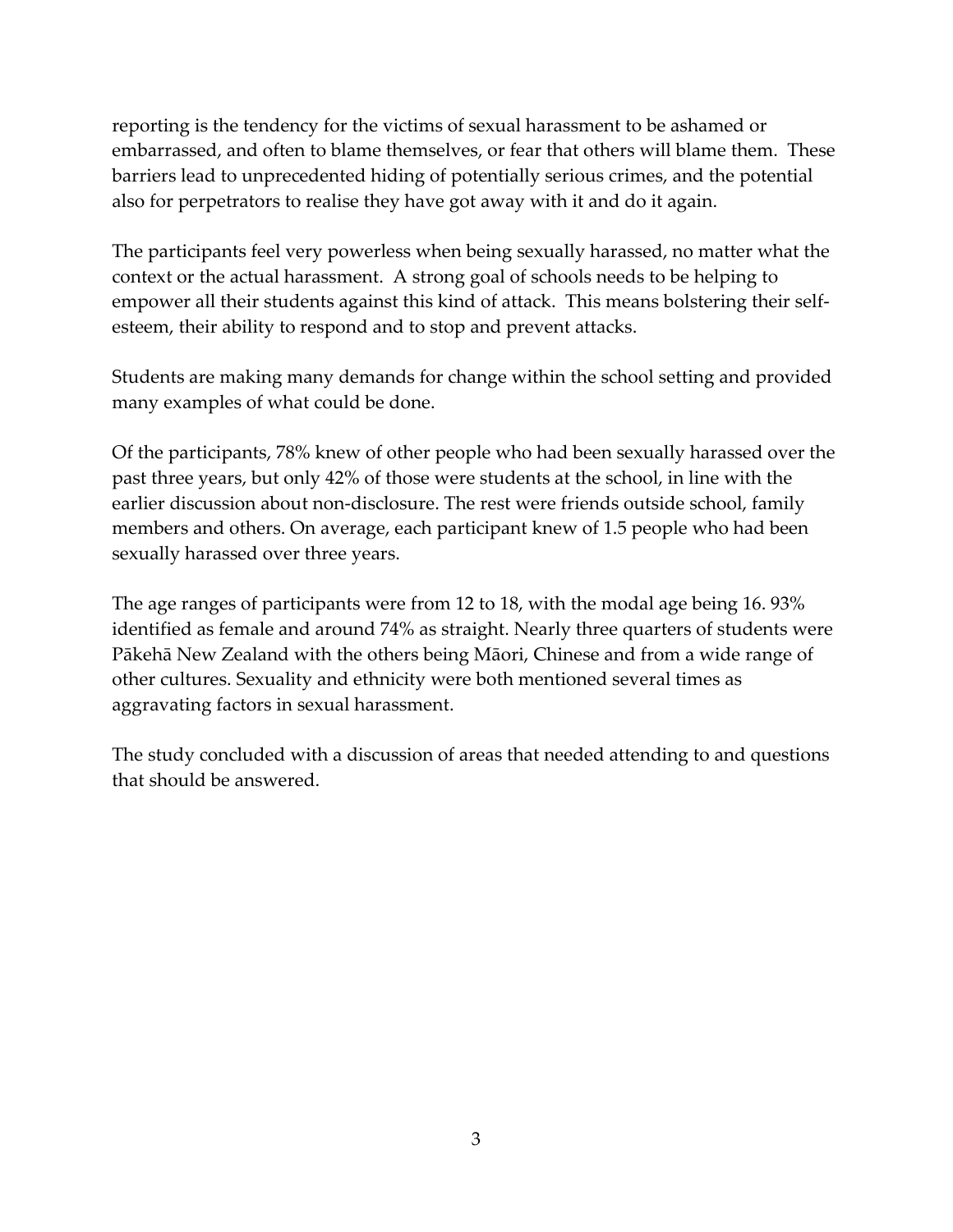### Recommendations

That the school and board note the findings of this study, and in particular that there is significant, ongoing sexual harassment being experienced by the majority of students of all ages at the school.

All behaviour that calls out slurs to young women/ others is sexual harassment. In a society where there is supposed to be social equality, such behaviour is an unacceptable exercise of male power and needs to be viewed as such. It is never OK to sexually harass someone. This needs to be made clear in school and society.

The school should look to a whole-of-school strategy of safe disclosure of all sexual harassment. Students should be encouraged to report all incidents of sexual harassment and to do so safely.

The school needs to consider what can be done to ensure counselling and support services can encourage and support reporting and getting help with sexual harassment, whether it be relatively minor or very serious. The counselling service may be underutilised at present for this purpose.

Some of the reported 'cat-calls' were, also, of particular concern because of the content. Shouting out content that specifically threatens sexual harm to schoolgirls may indicate some deeper mental health problems that need to be investigated in the community. Anyone who hears or views such disturbing comments/ writings should report these immediately.

Many of the accounts provided in the research reveal that the students feel powerless to stop the abuse. In some cases that may be the case, but students may have more tools in their armament than they currently use. I recommend that CGHS students use the cameras and videos on their phones to record all incidents of abuse, when safe to do so, using a strategy called 'empower, enable, equip'. This could be in the nature of collecting evidence, such as number plates, identities and the nature of interactions. I suspect that sexual harassment withers in the light of day and that ubiquitous tool, the smartphone, may be a useful tool. There could be a discussion about how and when this data is collected centrally and used.

Over twenty of the participants in this study detail experiences ranging from nonconsensual sex with a boyfriend to group sexual assaults. It is possible also that some of the individual rapists have done it before or since. None of these incidents were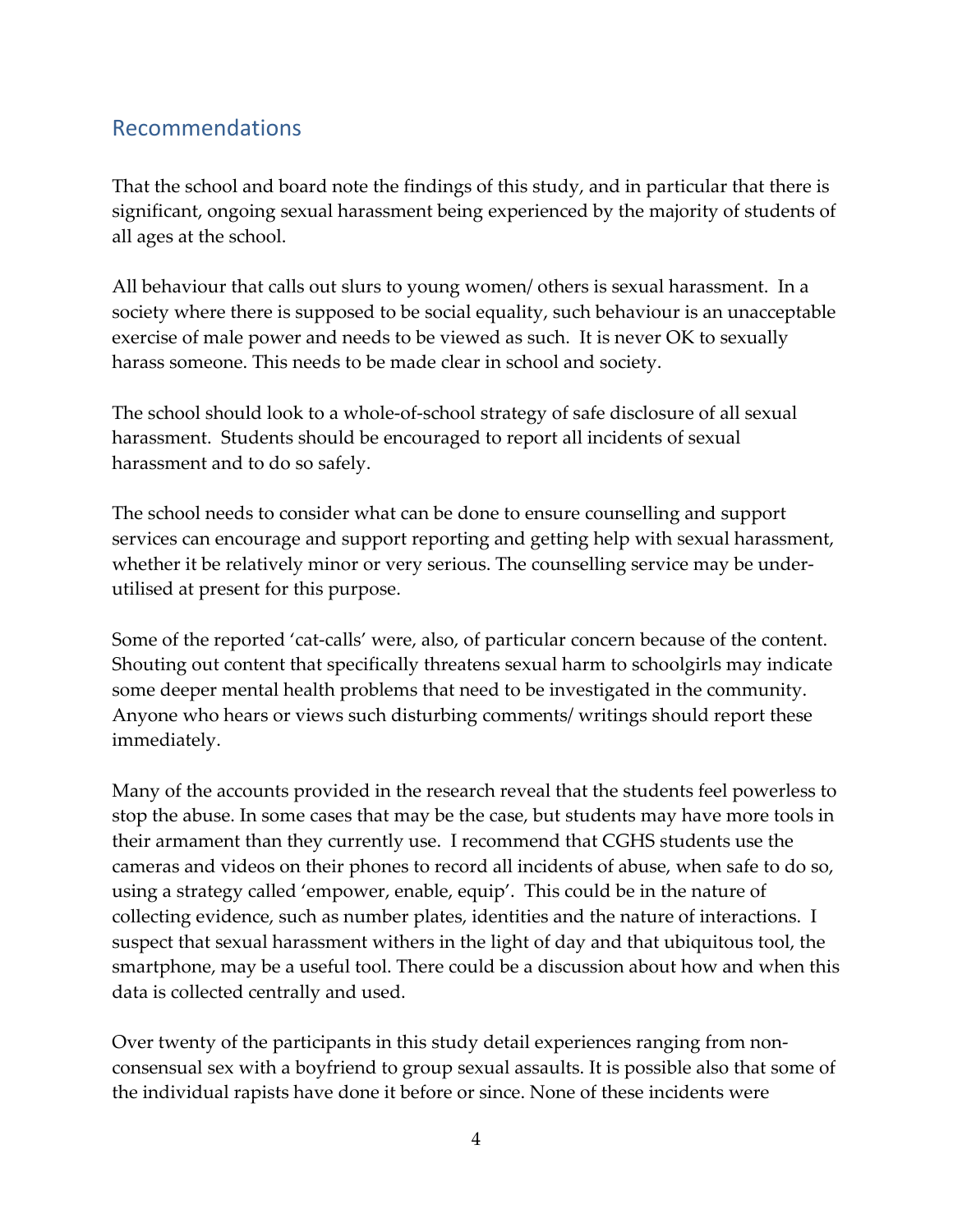reported to police, and most never disclosed at all. If the students continue to hide their experiences, it leaves perpetrators free and clear to do it again.

It is difficult to know how to help young people overcome their reluctance to talk about these terrible experiences. We know from the current national inquiry into abuse in state care that some people are now disclosing only after 50 years or so, with it hanging over their heads the whole time. We know that some students do not want the perpetrator caught because people will find out about what happened. There is evidence that the lives of some of these young women are already significantly affected and will not improve without help. The school cannot fix this alone but education can help.

The role of the police is important here. Young women are being abused, raped and verbally assaulted. When police do prosecute, the outcomes for rape victims can be terrible re-victimisation in court, which only goes to reinforce young women's views that they somehow must be to blame for what happened to them. We know there have been 2700 sexual harassments perpetrated on around 400 young women in one school this year alone. I was told the police have been working side by side with the school since the student marches and expect that this report will provide some ideas around better strategies to combat sexual harassment of all types.

There is an active community of gender and sexual role discovery at the school. I found this refreshing and quite liberating, but it also puts young people at risk. Gender discovery is strongly linked to mental health and needs to be supported.

Finally, this is a report for CGHS and it is not my role to recommend action by others. However, the community outside CGHS needs to consider why there are so many incidents and how these can be prevented into the future, because they are hugely damaging to the young people concerned.

I wish the school all strength in tackling these issues. I am sure there are a range of services and tools available to assist you in this important work.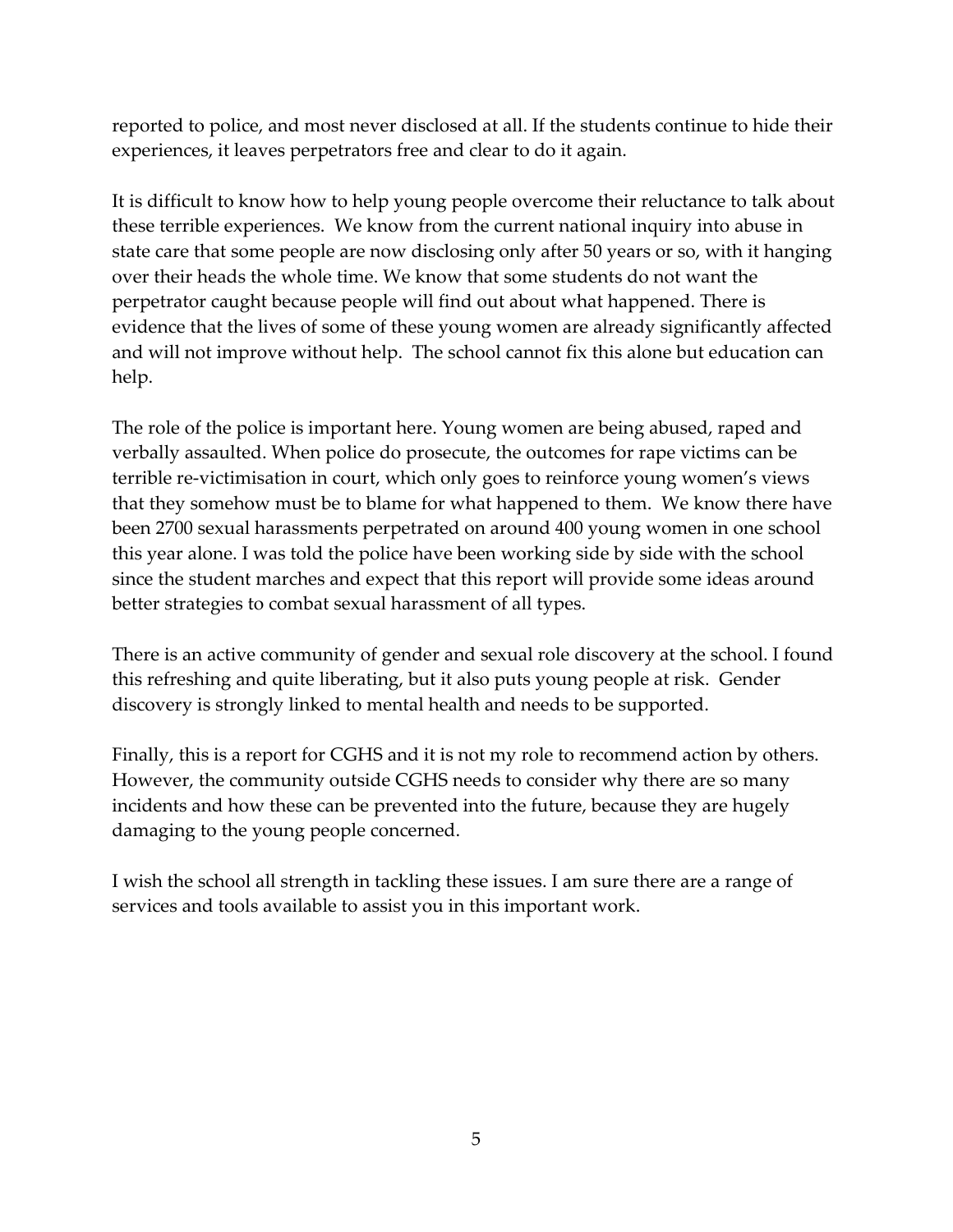### Introduction

In March, a group of students at Christchurch Girls' High School took action against sexual harassment affecting students. As a result, the school commissioned this study to try to understand the extent and nature of sexual harassment faced by the students.

The chosen approach was an online survey. Knowing that many students were unwilling to reveal in public what has happened to them, the survey provides a way for people to have their say while remaining anonymous. The survey introduction committed to privacy and confidentiality for the students, and that has been maintained throughout the study. The survey offered a range of quantitative and qualitative questions. These provided opportunities for students to both 'state the facts' and also to outline their thoughts and experiences in more depth. We thank them for the time and effort they put into responding to such a sensitive subject. Support options were available at several places during the survey.

#### Ethical approval and consent

Ethical approval was sought from the New Zealand Ethics Committee. A letter of approval was issued (no. 2021/24) on 6 May 2021. Aside from issues around privacy and confidentiality, the Committee was very involved in helping us develop a consent regime that would recognise the sensitivity of the topic while ensuring maximum opportunity for participation. Students under 15 years of age were required to receive parental agreement to participate (an opt-in system), while those over 15 were able to participate unless their parent/guardian actively objected (an opt-out system). None opted out.

The first question asked 1042 students to agree to participate, decline to participate (survey will end) or request further information. They were then offered a list of contact details for organisations, if they needed support.

#### The survey

The survey was run on the Qualtrics platform. Invitations were sent out to 1042 verified email addresses on 10 May 2021, with two reminders on 14 and 20 May. In total, 725 participants agreed to take part and 21 declined. The survey was closed at midnight on 24 May. The 70%+ response rate is the benchmark for this kind of study.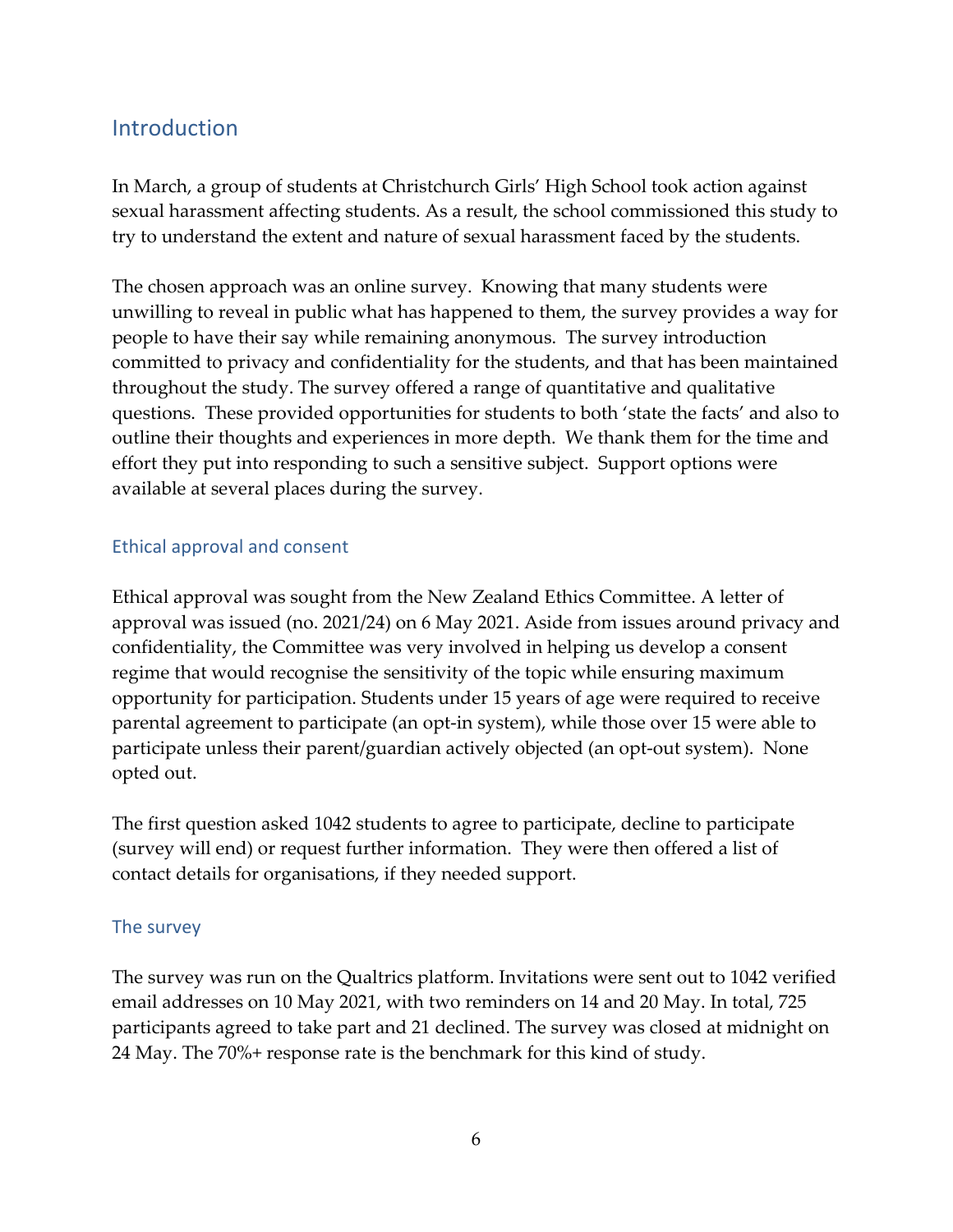## Personal experience of sexual harassment

The survey outlined a definition of sexual harassment which was broad-ranging and inclusive, as follows:

Sexual harassment is any form of unwanted verbal, non-verbal or physical conduct of a sexual nature that creates an intimidating, hostile, degrading or offensive environment. It can be relatively minor or very serious. This can include unwanted physical contact, invasion of personal space, suggestive remarks, comments on dress and appearance, jokes of a sexual nature or the display of sexually offensive material in a public space.

Students were asked: 'Have you ever been sexually harassed?' A further prompt was offered if unsure. In total, 430 students noted they had been sexually harassed and went on to complete the section about personal harassment. The survey 'skipped' the remainder (260) to the section on others' harassment.

Students were asked to estimate how many times they had ever been harassed and the responses are laid out in Figure 1 below.



Figure 1. Reported number of times sexually harassed (n=425).

There were many examples given of forms of harassment that only occurred once, either due to being in particular circumstances (a particular place or street) or dealing with relationships: "I was alone with a boy and he kept grabbing my hand and putting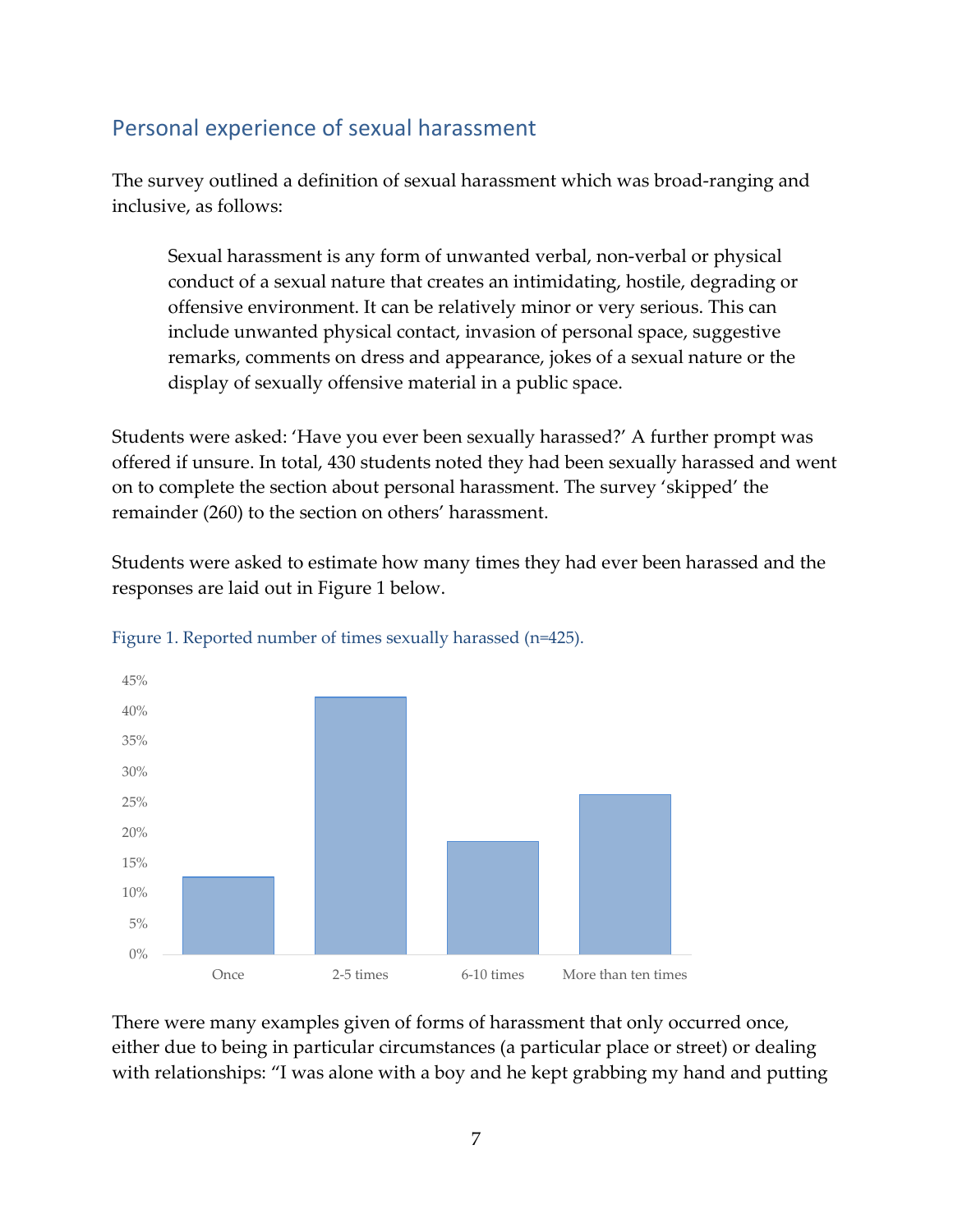it on his dick even though I said no". One off events often included groping, but many participants were also groped more frequently.

Many participants told us of the forms of sexual harassment they had experienced:

I have so many examples I want to talk about. First, when I would go to school when I was younger boys would come up to me and grab my ass and my boobs. When I was year 9, I used to bus home from school and the closest bus stop is outside a nearby school and then when I would try to get off the bus it was full of boys standing up and I would always get my ass pinched so now I don't bus. I sent an explicit photo to my boyfriend when I was younger and he showed all his friends who shared it around, recently found out that it went everywhere.

Many students, like this one, have experienced a number of different forms of harassment. For the purposes of this study, we divided harassment 'types' into four categories: verbal, 'space' issues (including cyberspace/ pictures), written messages and physical or sexual contact. The numbers experiencing each of these forms are summarised in Figure 2 below.



#### Figure 2. Type of sexual harassment experienced by participants (n=425).

The 425 participants gave multiple responses, on average responding they had experienced harassment of 2.5 types. The most common was verbal assaults, and 87% had experienced these. Even the least common form listed, physical or sexual assault, was experienced by 47% of participants. Other types specifically listed were several comments about harassment that took place at the anti-harassment protests, being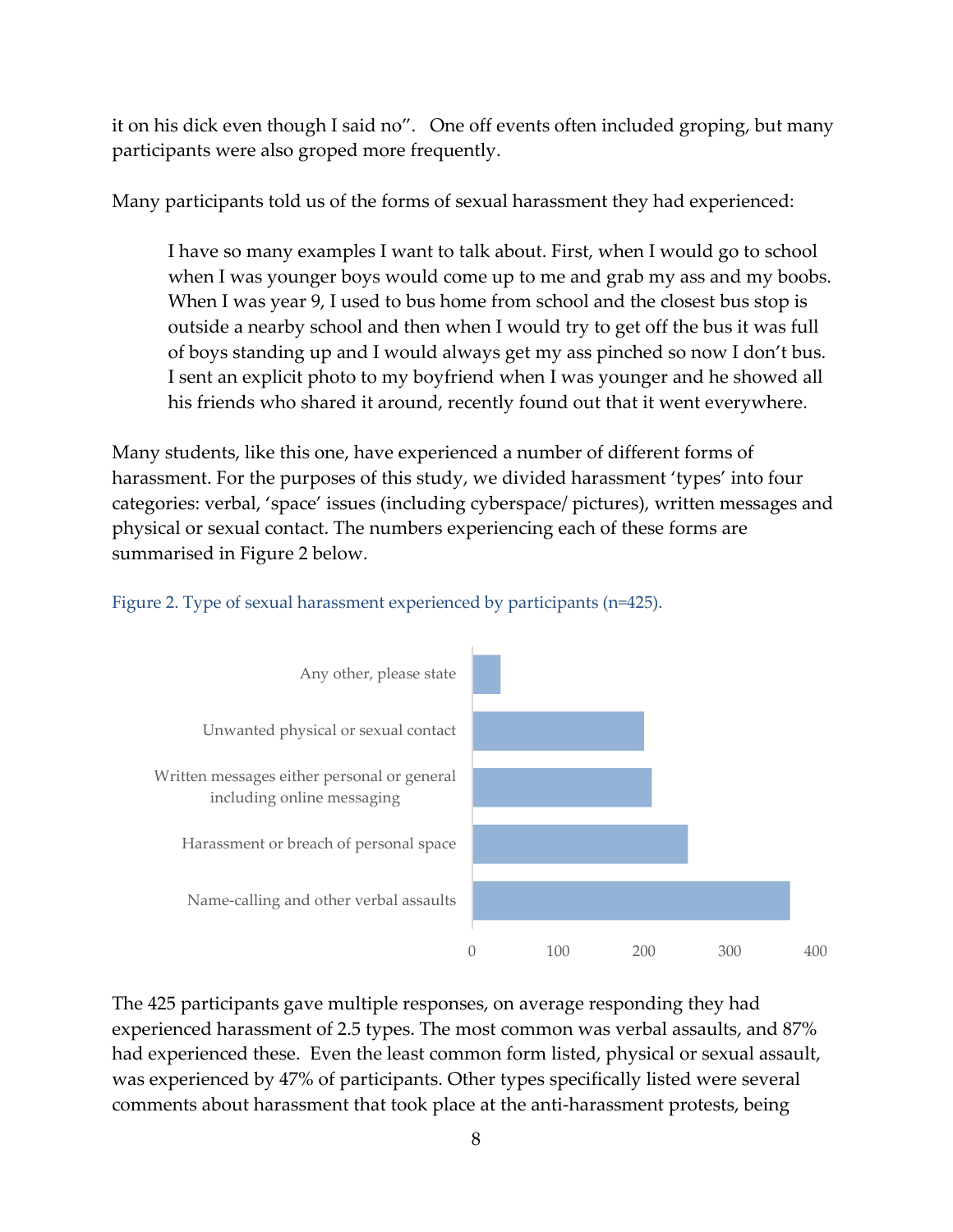asked for nude photos (21 cases), being sent 'dick-pics', or being filmed without permission (13 specific examples noted), being followed, being touched without permission, unwanted intercourse, 'looks' including up skirts, and rapes<sup>1</sup> (3). One person was offered money to allow herself to be touched.

Participants were asked about all the places that sexual harassment took place. Most cited two or three places where harassment took place. More than three quarters of harassment experiences took place in the course of daily life, around town, out socialising or on public transport. This is important because it is hard to avoid harassment when it is occurring in all the places students are likely to be, or have to be, because of their life commitments.



#### Figure 3. Number of harassment events by place (1082 events n=425)

The 'other' comments were divided between three main categories: in streets, malls and local places (24), at the homes of friends and relatives (18) and online (16). Three girls mentioned they were harassed at a nearby school and one was biking home from the school day of protest. Four specifically mentioned the gym, and sports training, as sites where they were harassed.

<sup>1</sup> Three specifically mentioned rape under 'other', but it is clear from responses below that more than 3 participants have been raped.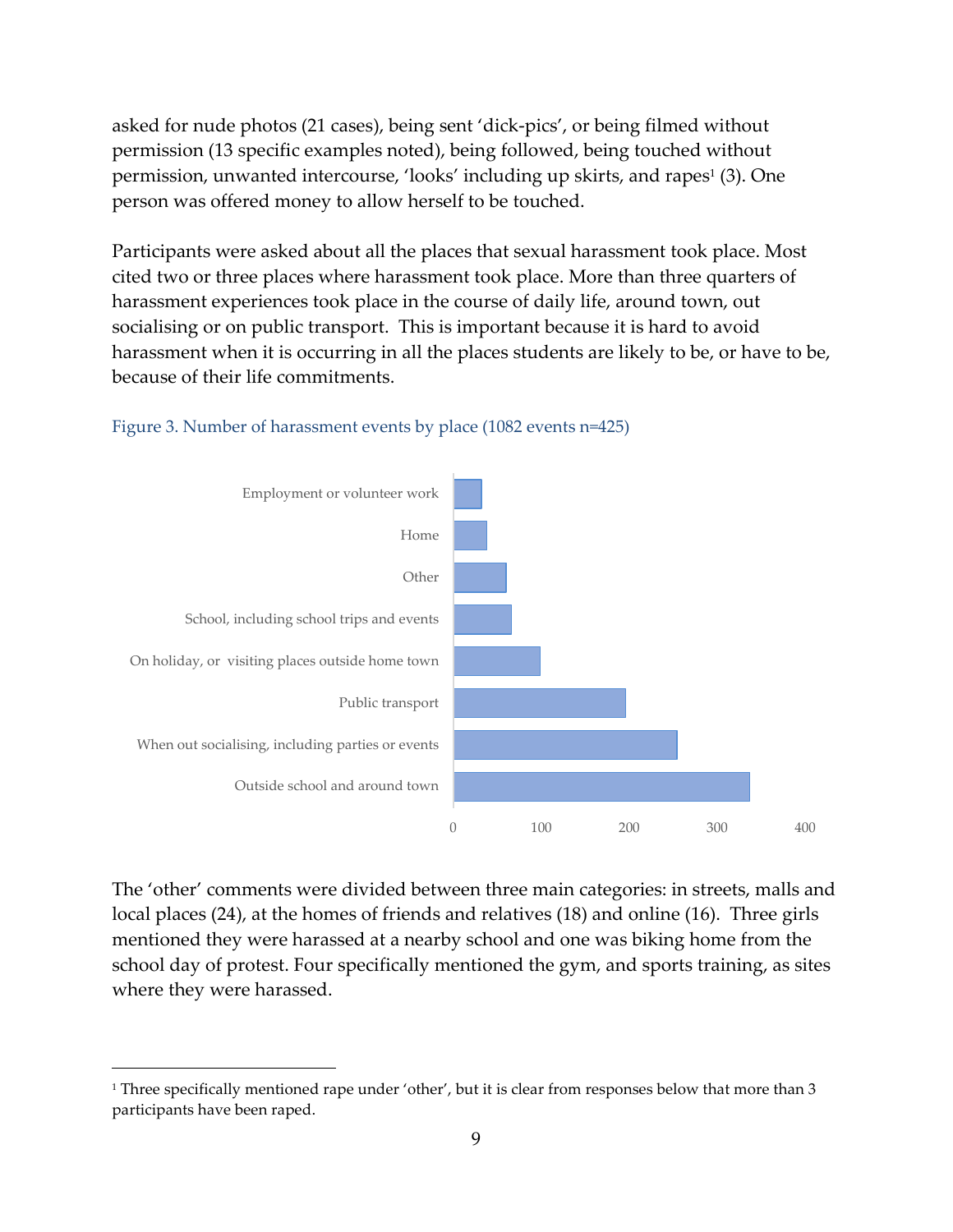While by far the majority of incidents were face to face, online incidents were reasonably common. The main activities in that space were around the receipt of nude photos from boys (or 'dick pics') and boyfriends demanding that the girls provide 'nudes', self-taken photos of their bodies with no clothes. Several noted they had been filmed without their permission.

Some noted they were sexually harassed on holiday, in the home or at work. Various examples of such harassment were provided (including some hair-raising events on holiday). Students should be made aware that holiday and workplaces can bring particular challenges. In terms of the home environment, these issues usually involved relatives or family friends. In a number of cases, the issue is now historic, as over time the abuse has stopped (often as a result of the victim calling out the perpetrator or refusing to be near him).

#### Who are the sexual harassers?

Males constitute 91% of the sexual harassers and women 3.4%, and the rest (teachers, family members and other) are mostly gender unknown. Others mentioned are younger males, work colleagues and a former coach. Figure 4 below provides data on 718 harassers, on average just under two different categories per participant.



Figure 4. A profile of the sexual harassers, as reported (n=718).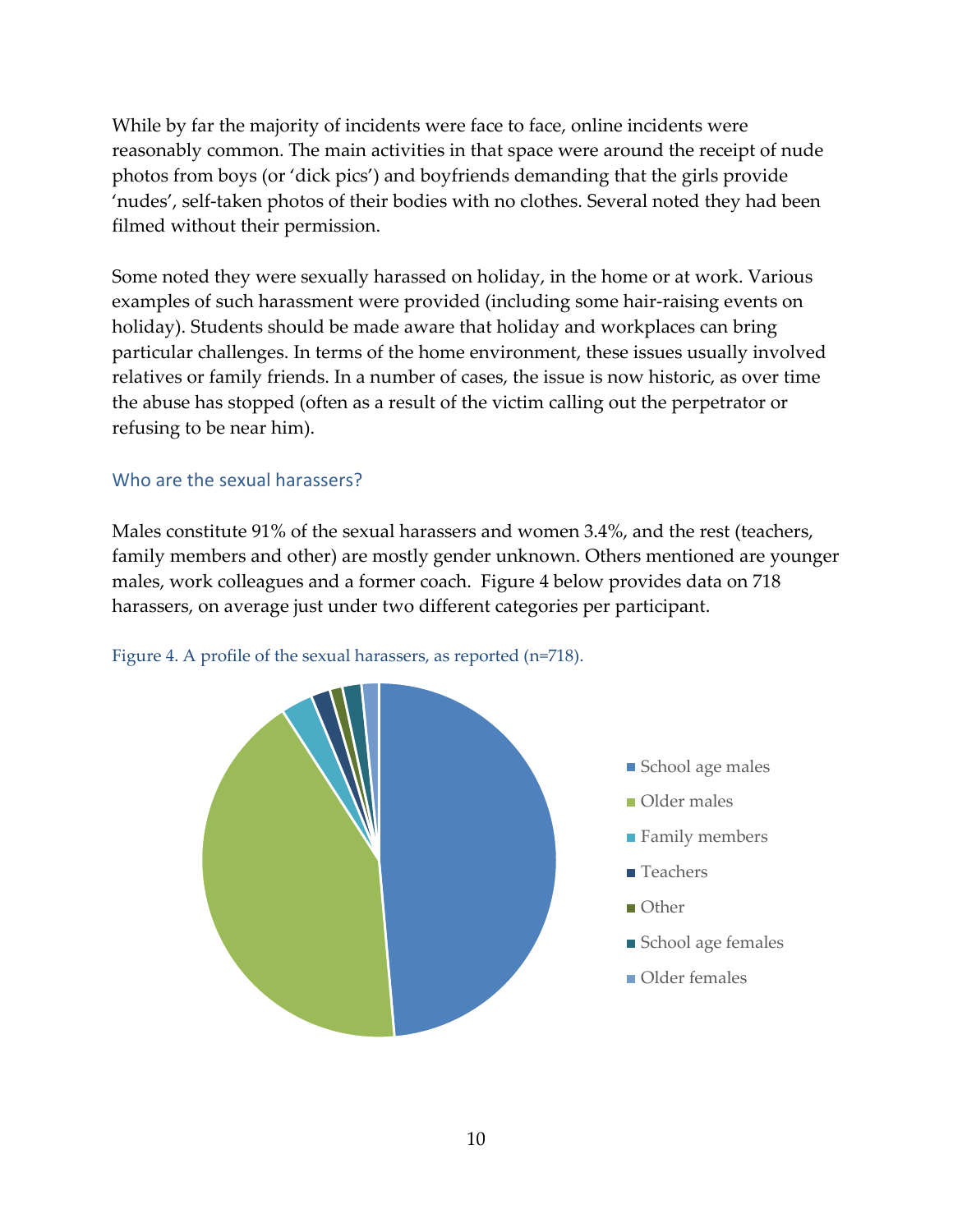Figure 4 is important as it gives an unequivocal profile of those carrying out the sexual harassment. The largest category is school-aged males, followed right behind by older males. While debates around who commits sexual harassment are often muddied, it is very clear that these two groups are the source of over 90% of the sexual harassment facing these students.

#### What did they do, and how often?

Participants were asked to think about everyday comments and actions they faced. The aim was to build up a general picture of the kinds of scenarios experienced on a day by day basis. The results are summarised in Figure 5 below.



#### Figure 5. Frequency of commonly cited forms of sexual harassment (n=371)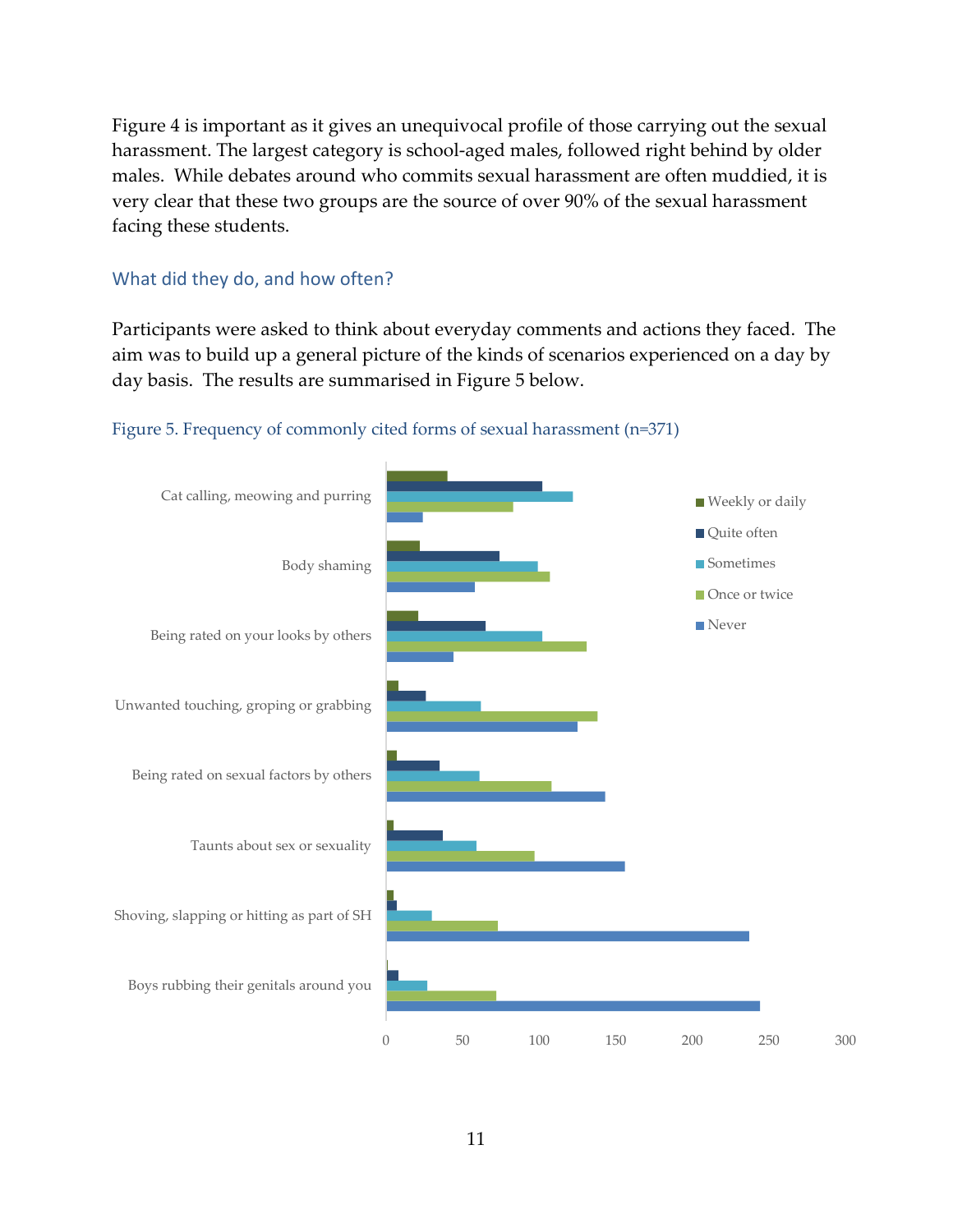The items have been arranged from more to less frequent. The first three categories are more frequent than the rest. But nevertheless, in all but the last two categories, more than half of all participants experienced each type of harassment at least once. Quite a number of students took the opportunity to outline specific examples of harassment. In their own words, these comments are outlined below (from multiple participants:

Being told to "get back to the kitchen" by boys<sup>2</sup> when I walked past, being followed when I was out running in Hagley Park; asked for nudes; surrounded by students whilst walking home from school in Mona Vale and followed and shamed for trying to leave without interacting; being called a slut; being slapped in the face when having sex with a person I didn't want to have sex with; peer pressure; taken advantage of while drunk x2; inappropriate requests; unwanted dick pics; unsolicited nudes; whistling; unasked for dick pics; being yelled derogatory/sexual terms; getting harassed for saying no, friends not believing truth; being forced to touch a boy; cat-calling all the time; stranger invaded space; being called homophobic and transphobic slurs; comments about appearance and dress; boys calling people sluts and whores; being sent unwanted nudes; boys believing is OK to treat girls like this…

Those participants who had experienced sexual harassment were asked how many times they had experienced this in 2021 to date (i.e. to mid-May). The question was asked in response to some input to the survey by the focus group that harassment was almost a daily occurrence for some. The responses showed the number of harassments in 2021 were high overall, with 80 students experiencing at least weekly harassment.



Figure 6. Frequency of sexual harassment occurrences in 2021 to date (n=381)

<sup>2</sup> This comment appears bizarre, but is clearly picked up from the internet, where get back to the kitchen/ make me a sandwich is a relatively common meme.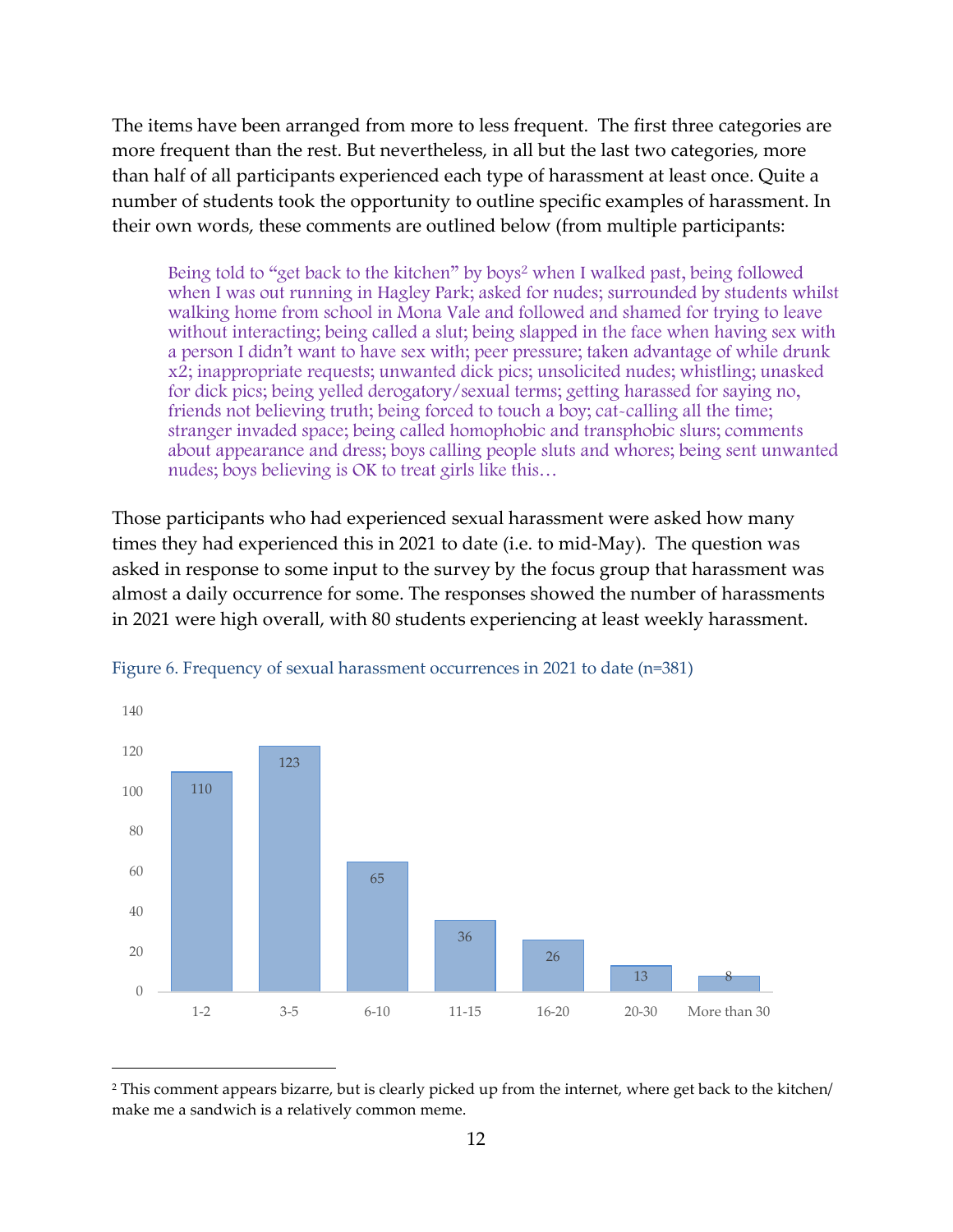#### What the numbers mean

The research team calculated what these numbers meant in terms of actual incidents occurring during 2021 for 381 participants. By calculating responses at the mid-point of each count category (e.g. 11-15 translated to 13), we estimated that the students who answered this question have experienced 2677 incidents of sexual harassment in 2021 to mid-May, or seven per student (7.192).

Participants were asked whether they were harassed by individuals or by groups. They were more likely to have been harassed by individuals, with 150 never being harassed by groups, but over 100 reported being subject to group harassment at least 'sometimes' in 2021.

This project did not include a literature review of other work, but a quick scan of the literature has failed to come up with anything near these high figures. There have been some recent reports out of the UK on the spread of a 'rape culture' in schools, but none suggest figures this high<sup>3</sup>. A website called <u>'everyone's invited'</u> has listed 16*,*409 testimonies from young people across the UK, which is tiny compared to the CGHS findings of 2600 plus events by 381 people in around 4 months. And, in case it is thought that the experiences of the students in this survey are less severe than on that website, the definition of 'rape culture' used there is very similar to that of sexual harassment used in this study.

A recent follow up UK report by OFSTED found 90% of girls had been the victims of sexual harassment and online sexual abuse. The daily abuse experienced by girls here is very similar to that in the UK. That study concluded that sexual harassment has been normalised for young people in schools.<sup>4</sup>

The literature on sexual harassment in schools notes that it affects learning outcomes and self-concept and has an impact on wellbeing and mental and physical health. In short, a community cannot keep being bombarded with unpleasant and shameful messages without effects.

The figures discovered in this study cannot be ignored and must be taken as a wake-up call.

<sup>3</sup> https://www.theguardian.com/society/2021/mar/27/sexual-abuse-rife-in-state-schools-say-police

<sup>4</sup> https://www.theguardian.com/education/2021/jun/10/sexual-harassment-is-a-routine-part-of-lifeschoolchildren-tell-ofsted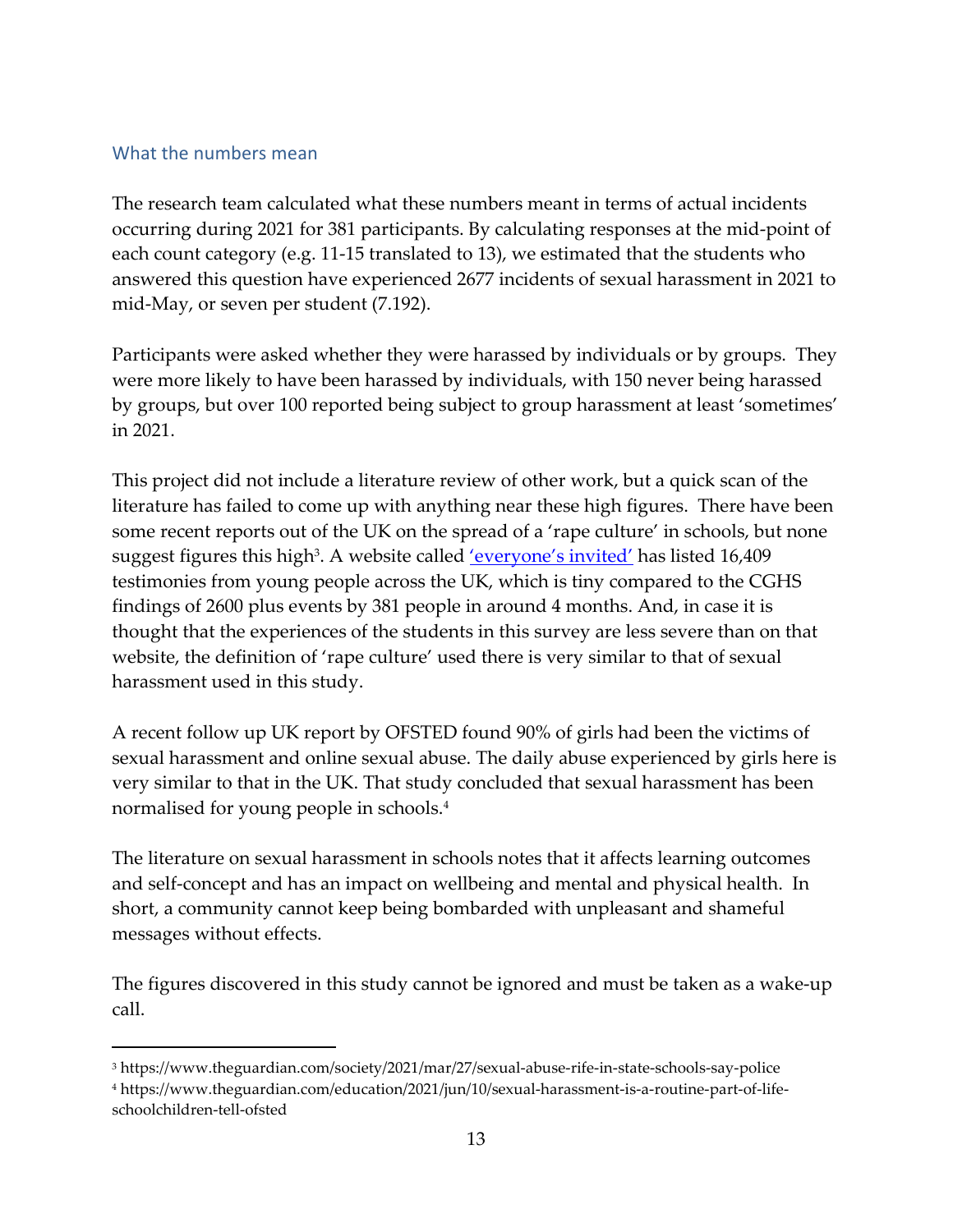### The worst incident

Participants were asked to provide information on the 'worst' incident of sexual harassment they had experienced. The aim of this question was to examine the harm profile of the harassment. But this is not an exact science. There is no objective 'scale' of sexual harassment. Any such event can be viewed legally, morally, physically. emotionally, social or in terms of psychological effect. Also, the amount of harm caused may differ significantly based on a range of factors. These include immediate or longterm factors, with abuse able to trigger post-traumatic stress disorders that persist long after the event.

Please note that the police have been involved in only a tiny number of these cases - less than five that we know of and none of them rape. In most cases the victim has told noone and certainly not reported any incident to the police. Some of the cases described below would attract prison terms of up to twenty years if successfully prosecuted. The research team agreed to maintain the confidentiality of participants no matter what we were told and many stories were revealed to us.

Nineteen of the 'worst incidents' described were rapes by individual men<sup>5</sup>. We define rape as sexual intercourse with no consent, but in truth the events as described ranged from lack of consent alone to violent sexual assaults. A small number of rapes were perpetrated by family members, including some where the events happened over a long period of time.

Most occurred at events and parties and were perpetrated by peers, often boyfriends. We did not want to include some of the more illustrative comments here due to confidentiality, but one generic example was: "On [date redacted] I was at a party and forced to have sex and oral sex with a friend. I bled quite badly during and after".

Where the rapist was a family member or friend of family, the behaviour commenced generally at a young age. If he was a young man, the most common context was a party. Dressed in their party clothes and perhaps having too much alcohol, young women are relatively easy prey (which makes many of them feel guilty afterwards). None of the participants described being raped by a stranger after being picked up off the street. The danger of rape is from those they know, not strangers, in practice.

<sup>&</sup>lt;sup>5</sup> In a number of cases, the participant did not make it clear that rape took place, and in some others, just refused to say. We did not count these cases.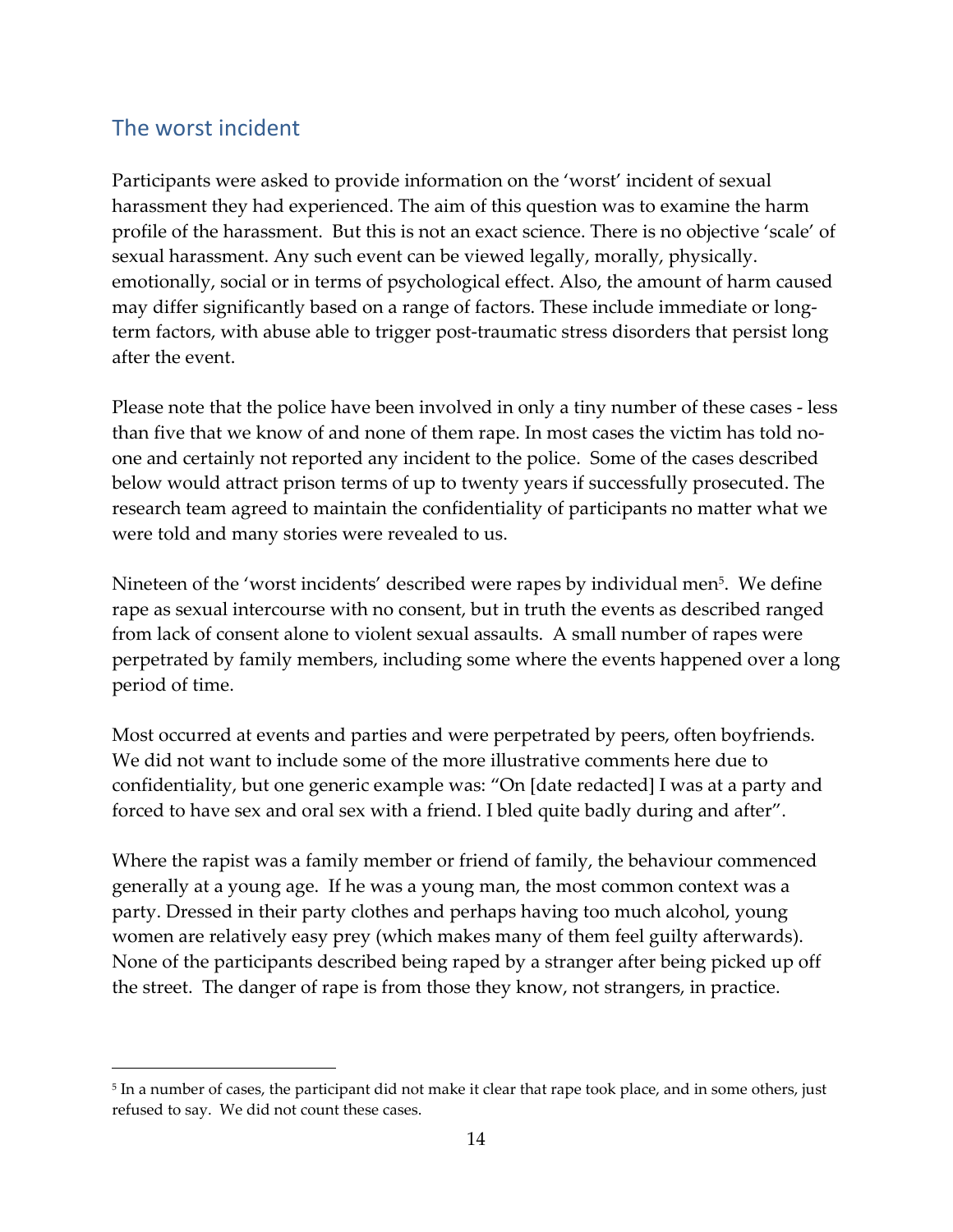Negotiating sexual demands from boyfriends caused much difficulty. In one case, an ex-boyfriend threatened to kill himself unless a young woman visited him that evening. She went around to his house and he stripped off her clothing, pinned her down on his bed and raped her. It was a well-planned attack that devastated her. Although she acknowledged she needed help, she never got any and never disclosed.

In addition to being raped by individuals, some were raped by groups of young men, generally in the party context. The following is one of several events of a similar nature where the facts are almost identical: one male, possibly a boyfriend, is kind and helps a girl at a party and takes her to a bedroom to get some sleep because she has had too much to drink. A number of other men appear in the room and take turns with her. She may try to get away but they are strong and insistent. They may subdue her physically or with drugs and she is completely powerless.

It is disturbing that a number of these instances are remarkably similar and there is a question about how some of them appear to have been planned and staged, down to the choice of the room and, potentially, the victim.

Most of the 'worst incidents' were not rapes, but they were often equally frightening for the victims. The participants produced nearly 400 individual accounts of their worst experience, which we cannot do justice to here without making the report far too long. We have divided the responses below into sexual harassment perpetrated by young men and then older men, as these often seem different in kind to one another.

#### Young men sexually harassing females

The most common place for sexual harassment to occur is outside of school and on the streets of Christchurch. The second most common area is social events, including partying. In both these instances, young men are heavily implicated as perpetrators.

On the streets are the voices of cat-calling, whistling, honking, yelling and making "sexual remarks". While these may seem trivial, and are often treated as such, they can be very harmful and sometimes quite dangerous and predatory:

Four boys aged 14 or 15 shouted "I'll fuck you until your back breaks" "let me see your tits", "I'd love to rape you" all while I walked past a school on my way home.

The bus exchange was a particular site where young men were "yelling and screaming at me, some really gross stuff. I simply avoid that space now". "They called me c\*nt and b\*itch". "Slut".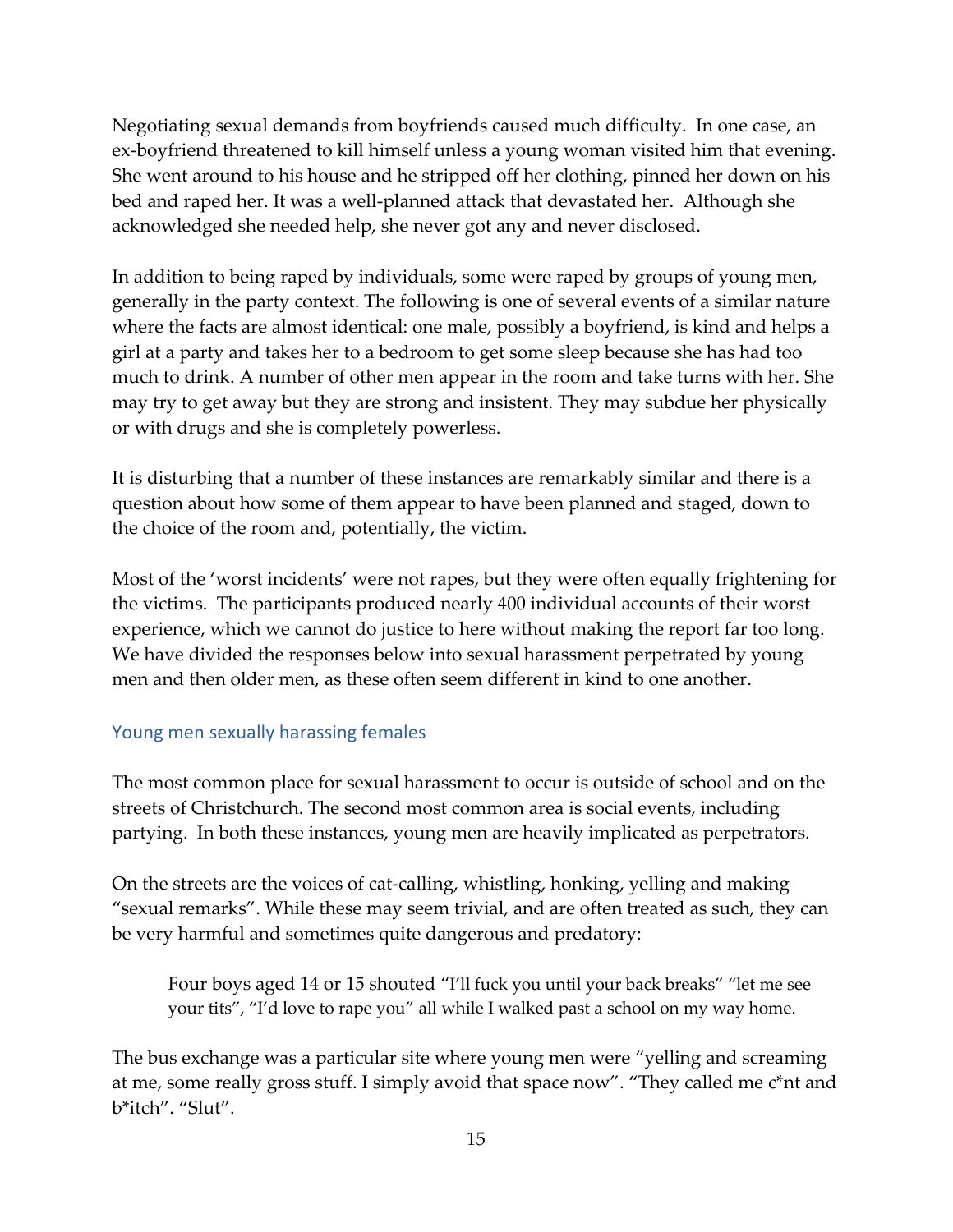If a student ends up alone with a group of boys, the response can be frightening:

I was walking home through Mona Vale about 10 minutes after school finished. I was one of the last students walking through there and was relatively alone. I was wearing full correct summer school uniform. A group of senior boys walked up behind me and started making farting sounds. They were nudging each other and pointing at me. I walked faster and started to call my parent. These students surrounded me and commented that I shouldn't look so sad and annoyed. I managed to get out of the circle and walked away whilst on the phone to my parent. They called after asking why I was leaving and that I should stay.

Apart from the verbal abuse, students were routinely grabbed by boys in numerous ways, including on breasts, bottoms and other sensitive bits. Boys "stuck hands down my pants"; "pulled my skirt", "grab me to kiss me". Boys grabbed girls to hug them, kiss them, feel them and, occasionally, to prevent them leaving. The following incident was terrifying:

In year 9 a boy my age who my friend knew and I had only met for the first time that day, took me away from my friends in an area I didn't know well. He put his arms round my waist and tried to kiss me, I told him I didn't like him like that and that I think we should just stay friends. He got angry, cursed and shouted at me and grabbed me tighter, he put his hands underneath my clothes, wouldn't let me go and run his hands up and down my body, he continued to try kiss and touch me and every time I tried to pull away or I said no he would grab me tighter, touching me in places I did not wish to be touched, got angrier and tried again. He used his physical advantages such as his height and strength to get what he wanted. He tried to scare me so I would just give in, my fear almost turned him on.

Aside from the numerous cases where young men used their physical presence and power to intimidate and harass students, they are also present online. Participants are sent videos of boys masturbating and 'cumming', not to mention the ubiquitous dick pics.

#### Older men: alone or in packs

The participants noted as nearly as many cases overall relating to older men as for school-aged males. Some were historical events relating to relatives or friends of the family, starting from age 5. Many events occurred on the streets. Some events included men showing pictures of, or actual, genitals in public, a man exposing himself while peering out of bushes, 'deep staring', following girls, shouting rape threats and so on.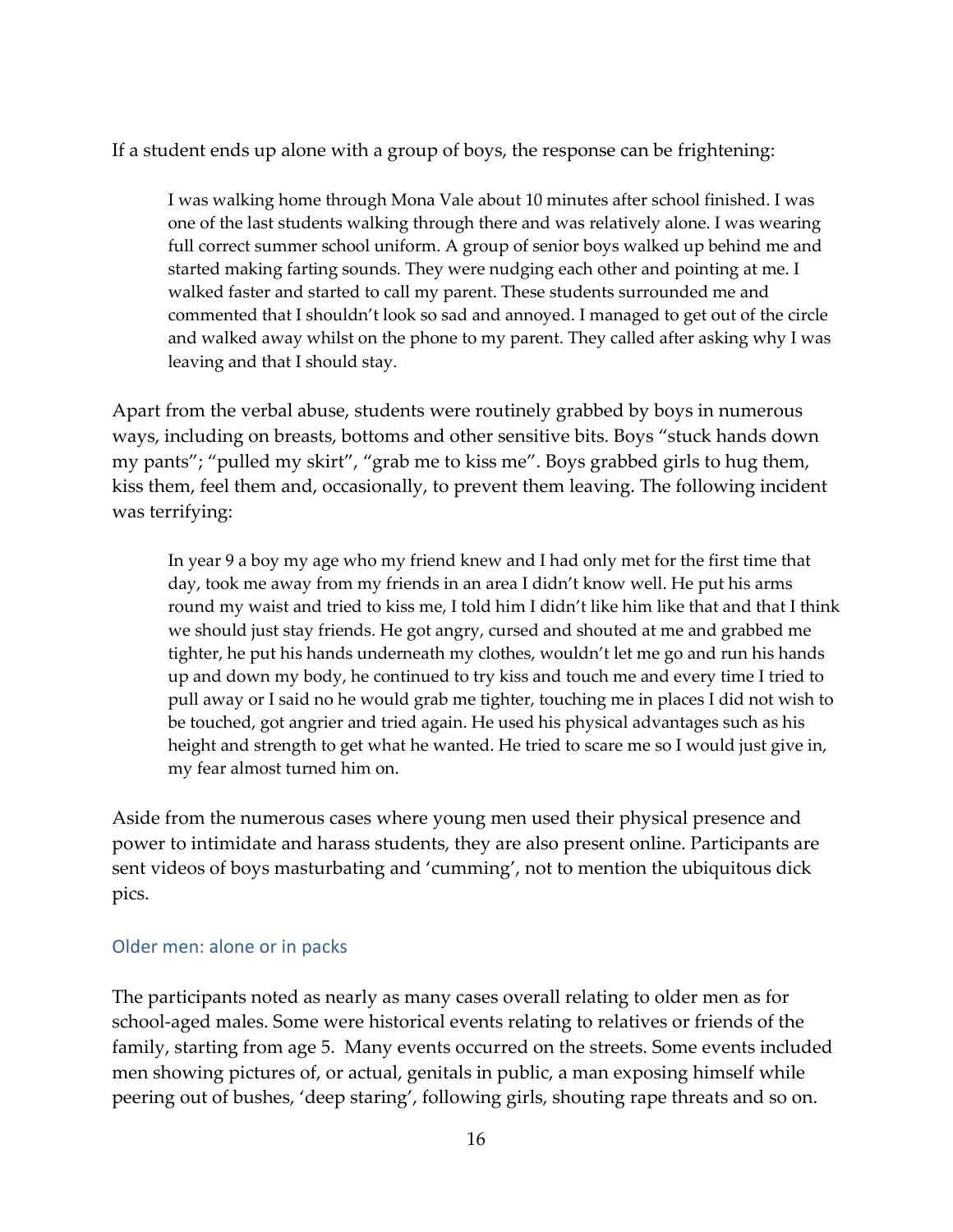For some, this happened very frequently. In terms of the worst kind of experience, one participant offered up the following account:

Once when walking to work (on a very busy street) in daylight a man on his bike starting riding right behind me and yelling at me and commenting on my body (butt boobs etc), I was wearing baggy jeans, my work t-shirt and a bug jacket over the top cause it was winter. He was also yelling at me to have sex with him. This man was in his 40s to early 50s. I chose to ignore him and kept walking like I hadn't heard him, it wasn't until he said "I'm gonna fucking rape you!" that I turned around, at that point I knew I was in a lot of danger so I ran into the closest restaurant and waited out for him to leave.

There were also a number of other reports of older men (some on bicycles) making rape threats on the streets, including when students were walking home after sports.

Much more common was the 'drive-by harassment' often perpetrated by groups of men in cars. Some are young but often they are older. The most common scenario is that there are around 3-4 of them. They see some feature of a student they like – 'ass', 'tits' or whatever – and start cat-calling. They then slow down and invite the victim of their heckling to get in the car with them, and may circle back three or four times. This is relatively common. Either there is a gang of men out there doing this for recreation or there are a number of groups.

One young woman noted that she was walking close to the school and an older man started "honking and yelling" and encouraged his school-aged son to do so as well, which indicates at least some inter-generational transmission.

Students were the victims of harassment on buses (including some frightening events), in taxis and Ubers, in the vehicles of friends or, waiting in a line of traffic, seeing cars pull up alongside and men start playing with themselves, trousers open.

There is a lot we do not know about the street-level and vehicle-based perpetrators who are older men. Are they all the same two or three people/ groups who circle the town endlessly looking for victims, or are there many different groups out there? The victims are, of course, most concerned to get away from the abuse, and do not take time to seek evidence. As many victims are horrified by these incidents, and often consider themselves responsible or ashamed, there is not only no accountability for, but also no record of, the events or the perpetrators. The fear and shame the participants feel works in the favour of the perpetrators, who can be assured in most cases that their identity will be protected.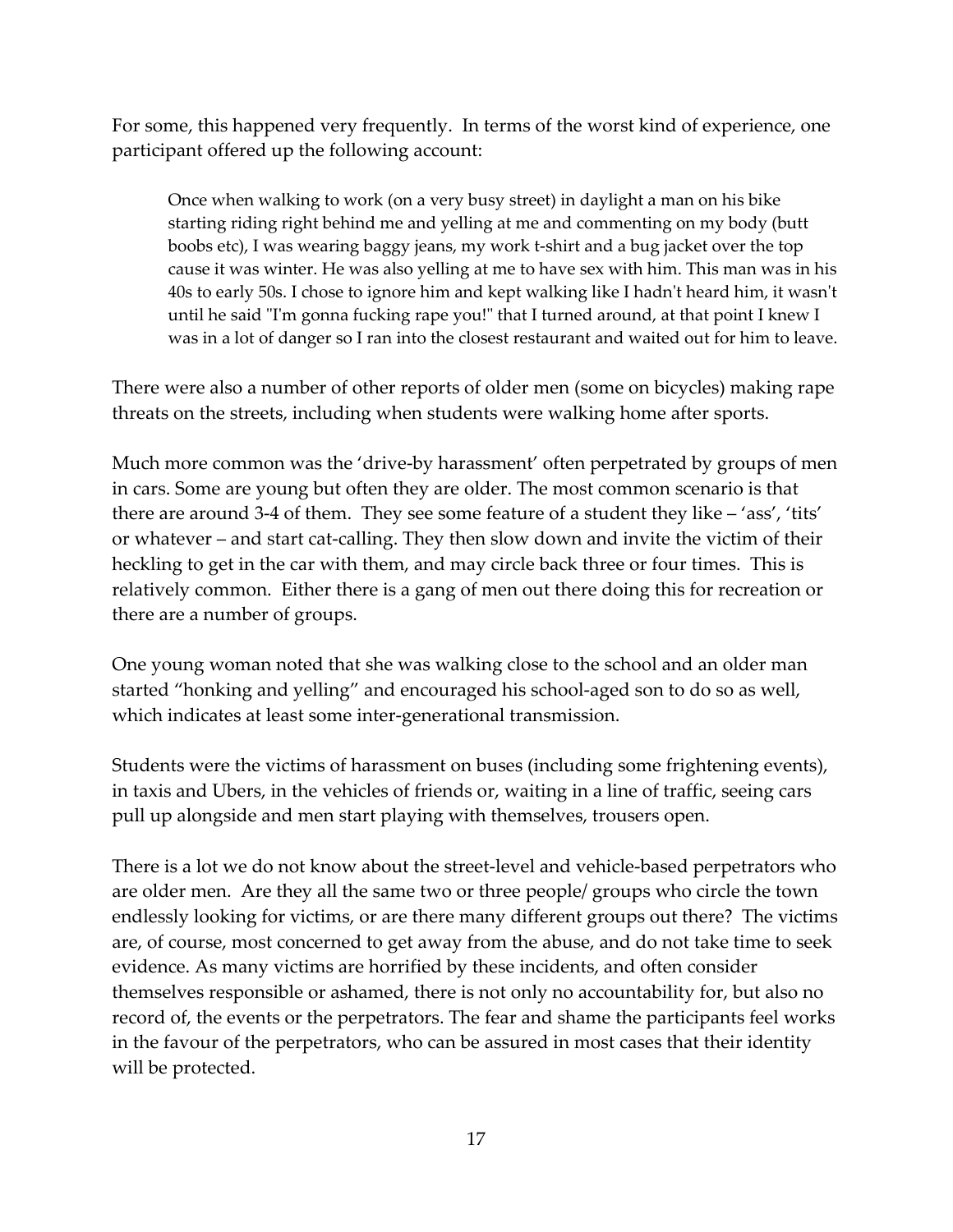#### Feelings

Participants who identified a 'worst' case were asked about the feelings they had about it. The responses are ranked in Figure 7 below, from most to least common. The top seven feelings: discomfort, nervousness, degradation, upset, embarrassment, fear and intimidation were all described by more than half of participants.



Figure 7. How the 'worst' incident made participants feel (n=372).

Around one in four participants (96/372) felt they needed help with the worst incident and the feelings it brought up. But two thirds of that small number reported they did not get the support they needed. Indeed, only 34 of the participants actually received any help at all which was most likely to come from friends (40%), family or a school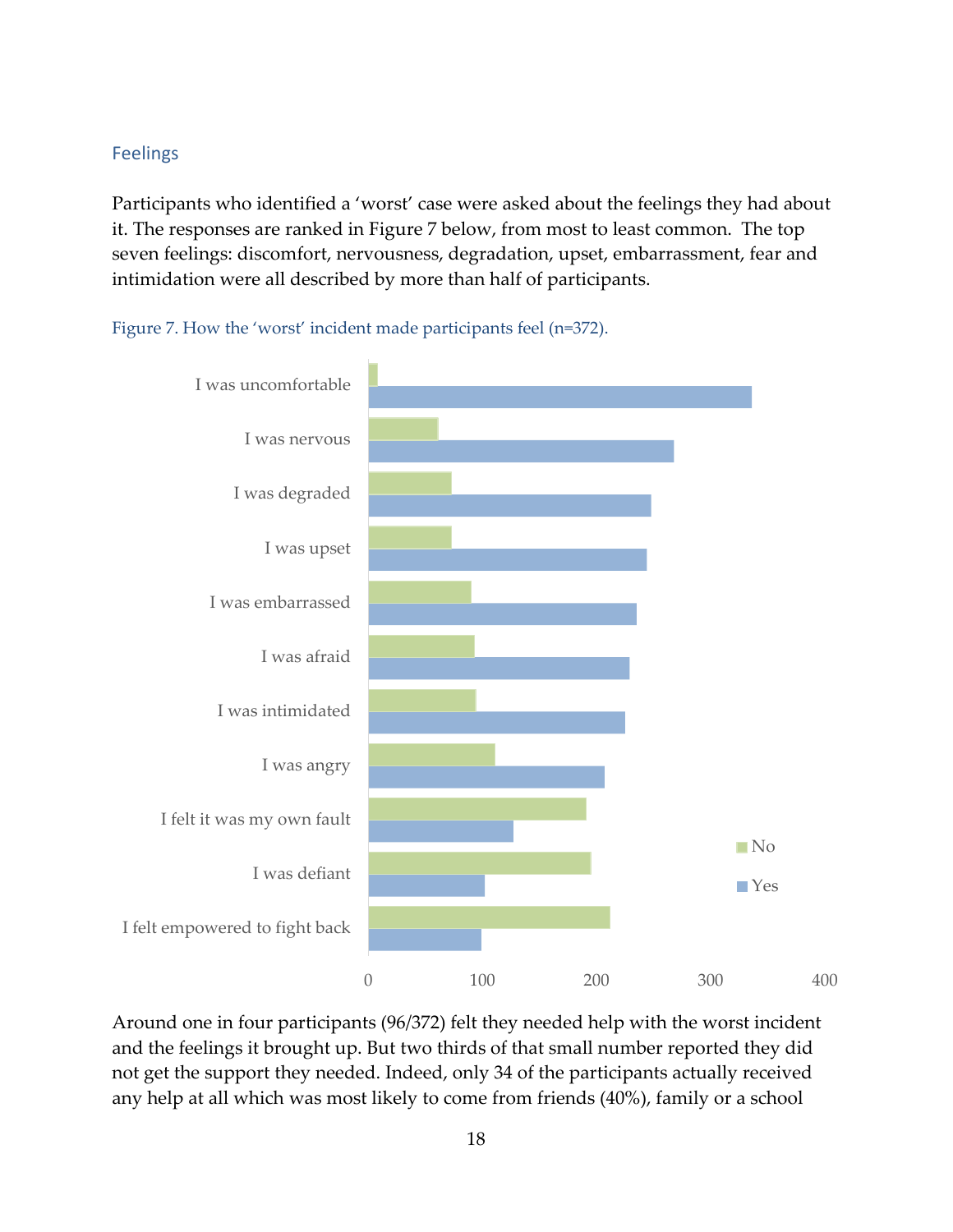counsellor. A small number approached a teacher, helpline or social media. Three cases saw the police involved: stalking, flashing and behaviour at a public event. None of the rape cases appeared to have been reported to the police.

What is striking about the worst incidents is the level of powerlessness experienced by the majority of the participants. That lack of power derives from the very strong feelings experienced by the girls - discomfort, nervousness, degradation, upset, embarrassment and fear, often all at once. These feelings are internalised instead of being directed at the perpetrators. It is that powerlessness that has led to us recommending a more proactive strategy, perhaps called "empower, enable, equip" that would support the victims of sexual harassment to record and expose their experiences and bring their harassers to account.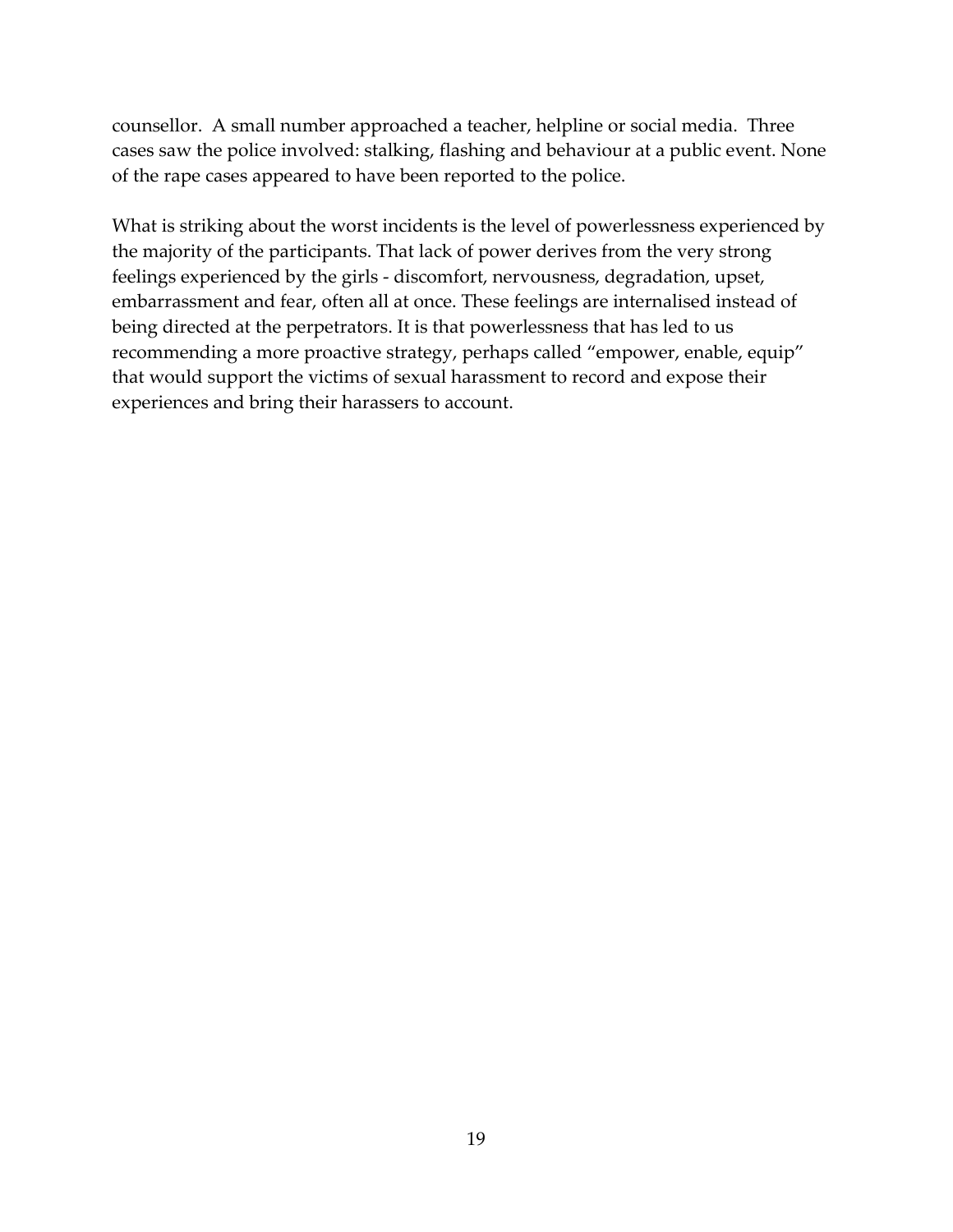## Making changes

More than 60 percent of participants (227/372) reported they have changed some aspects of their lives as a result of being sexually harassed.

The most common change is clothing (67 mentions). Participants are more likely to cover up, wear a baggy jacket, wear pants instead of dresses, wear shorts under skirts and wear larger clothing. Many of them noted frustration about having to make this change:

I love, love, love skirts and stuff when I wear them I feel really good in my skin and it's the same with anything 'revealing' when I'm in my room and just wearing it because it makes me feel good it's incredible but I am just point blank uncomfortable to wear anything like that in public. It feels so contradictory y'know like women should be able to wear what we like but at the same time I will always feel safer if I'm in something more 'solid' like a jacket and long pants.

Some participants reported that they have lost friends as a result of their new 'baggy' looks. Results of wearing the new look are mixed. For some, it works well, but for others the cat-calling on the streets continues. Walking in school uniform, even with long skirts, still attracts attention. Some mentioned that they have not been able to wear the clothes they had on when they were sexually harassed.

The second most common change is the walking route that participants take either to and from school or in town (49 cases). Some go via.; the same route but are "hyperalert" and change direction if they see a group of boys. Many stick to busy roads, avoid walking home after dark, talk to a friend or parent on the phone while they are walking or no longer walk home at all: "I can't walk home anymore 'cause I'm scared I'll see him". Some take multiple precautions:

This isn't because of that specific incident, it's more a result of everything that has happened to me and others in my life. I feel afraid walking home at night, I feel afraid and nervous when I wear something that could draw unwanted attention, even though I know that what I wear doesn't justify men's behaviour towards me. I stay on lit roads whenever possible, and make sure I'm never on a street at night on my own.

The third major change relates to those who have been harassed on buses (23 responses). They stop taking the bus, use a different route, catch an earlier or later bus, sit at the front of a bus or stand up if a male sits beside them. Some hold their bag in a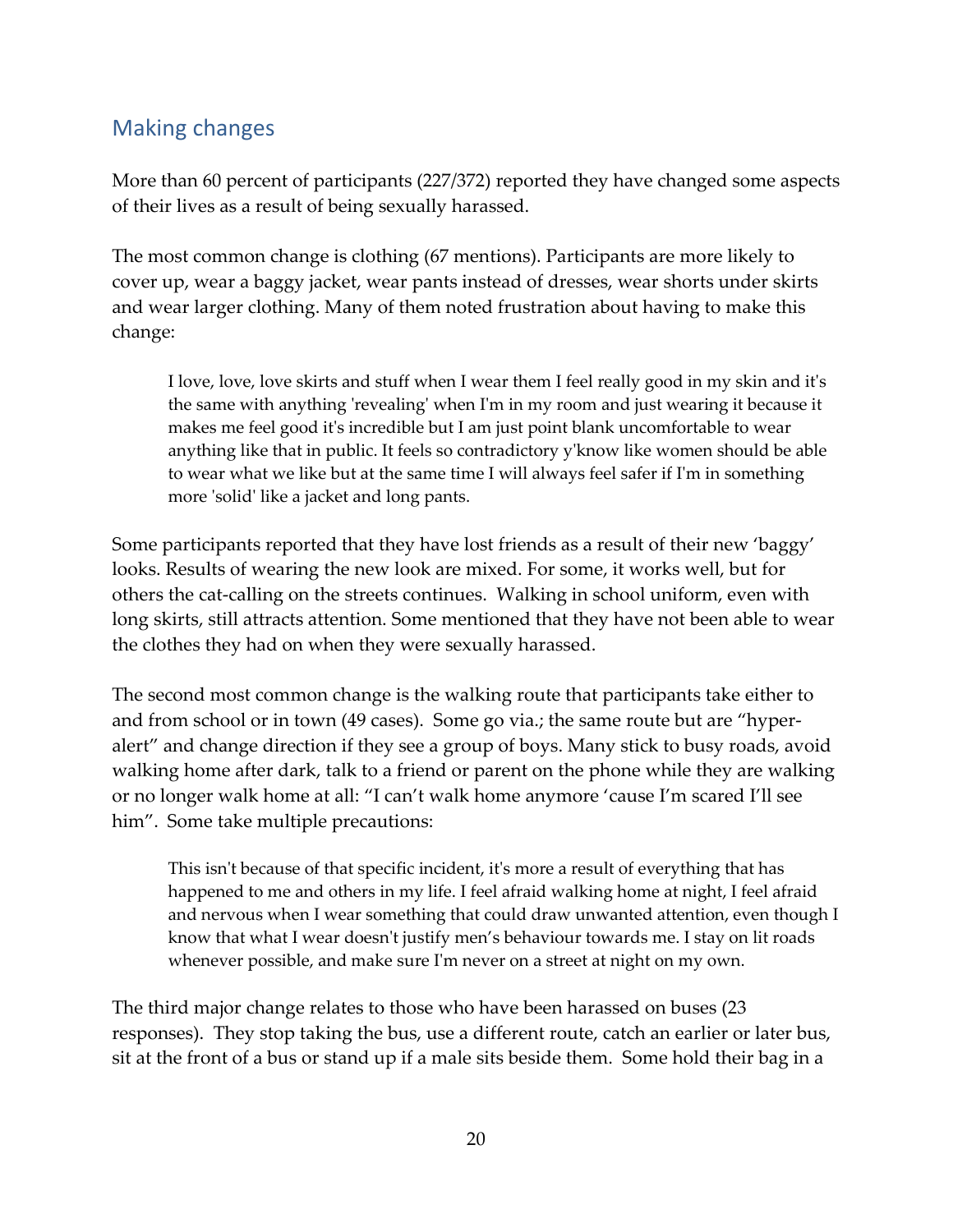hug to stop people looking at their breasts. Some no longer listen to music on the bus because of the need to be aware at all times. One person noted:

I walk different ways to school, wait an extra half an hour at the bus stop so I won't have to catch a bus with any of the boys on it. Yes these things may keep me out of danger's way but I didn't think I should have to be the one making the change, having to deal with daily inconveniences, since I'm not the problem.

Many have stopped using buses and one person expressed satisfaction that she now had her own car, which solved a number of problems.

Participants face a range of issues when around boys. Some go to significant effort never to be alone on the streets per se, or to avoid groups of boys:

I have always kept a distance away from boys, I never feel comfortable around them alone. Whenever I see a boy coming towards me I feel so scared and feel the need to move elsewhere. Once a group walked near me while I was alone and I went the opposite way that took me double the time to walk home.

Over 20 participants express quite strong fear of being near groups of boys and change their habits to avoid them. These include groups of boys on the streets, on buses and other places likely to harass the girls. Girls talk about walking past boys "making sure to keep my head down and to not make eye contact because I am afraid of being catcalled".

I have had to not go to places with my friends anymore because we know a certain group of boys will be there and something always goes wrong while they are there, we have tried to get them talked to by their school but nothing has been done.

Other changes include no longer drinking alcohol, not going to parties, learning selfdefence, never being alone and keeping their phone handy. Some have an emergency call system in place to alert their contacts if they are in trouble.

Around 7% of participants identify as non-female and a quarter as gay, lesbian, bi, pan, queer, asexual or other sexuality. Some have been particularly targeted because of their gender orientation or sexuality. Because the numbers are relatively small, we will not give specific responses here, but it is clear that among the sexual harassment is a certain amount of sexuality hate-speech.

Participants talked of a number of new habits and practices they had adopted. These include isolating themselves from the perpetrators, changing their looks (cutting hair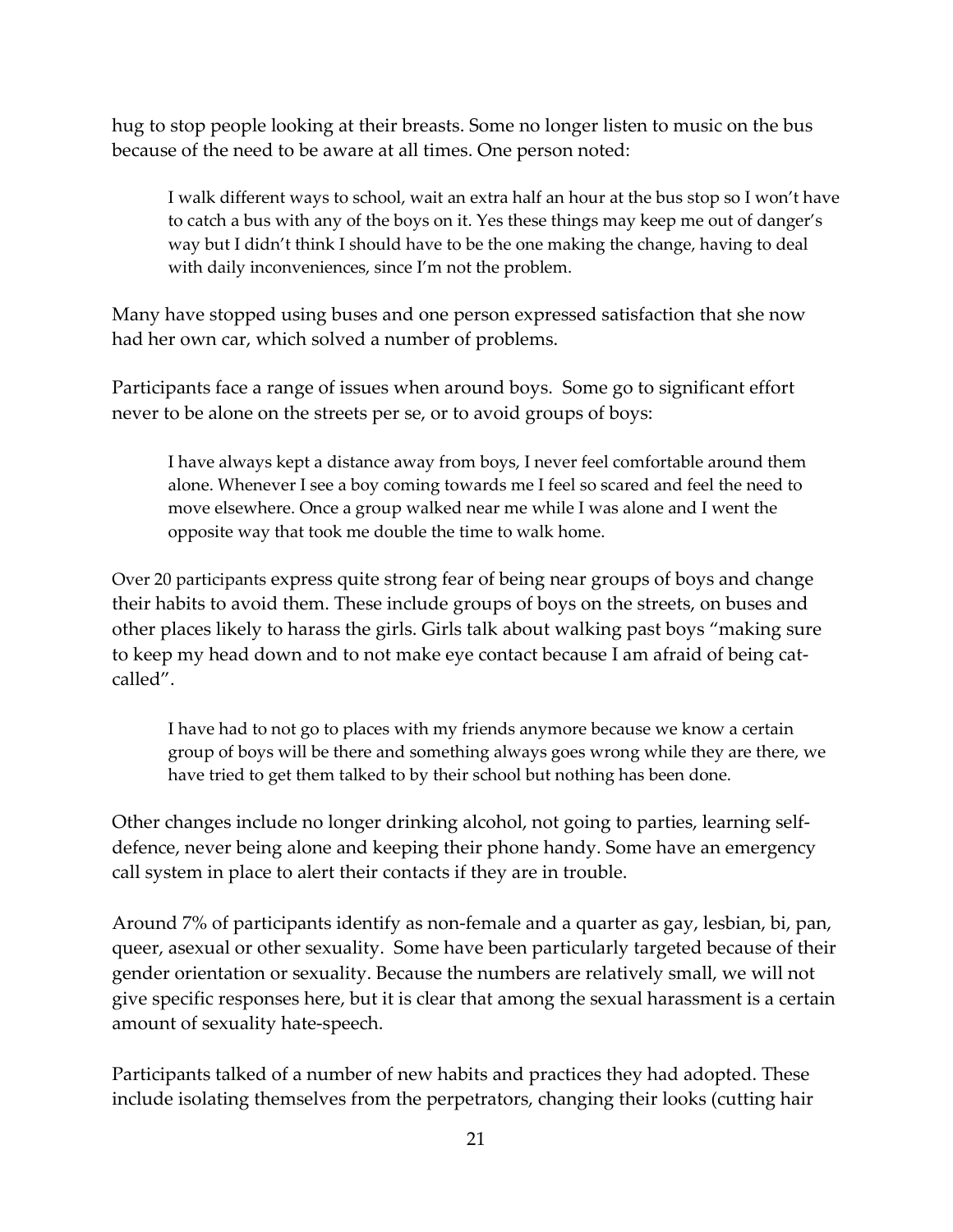etc), giving up sports, never going to the places where abuse happened, showing extra caution over their safety, being 'mindful', "never trust anyone again" and "never wearing a skirt since". When asked how this was working out for them, a range of responses were received, including several along the following lines:

'Working out' isn't necessarily a perfect term. No matter what we do or how many differences we make in our lives, there is always a chance of being at risk just by existing as women, especially as women in minority groups. I can do things differently but that doesn't mean harassers will act differently too.

What the participants rarely talk about is disclosure habits. In most cases, what has happened to them is firmly locked away and is too risky to be disclosed. Friends and family may suspect from the baggy clothes, changed habits and different demeanour that something has happened, but that is usually as far as it goes. While the harm remains privatised, it is unlikely to go away.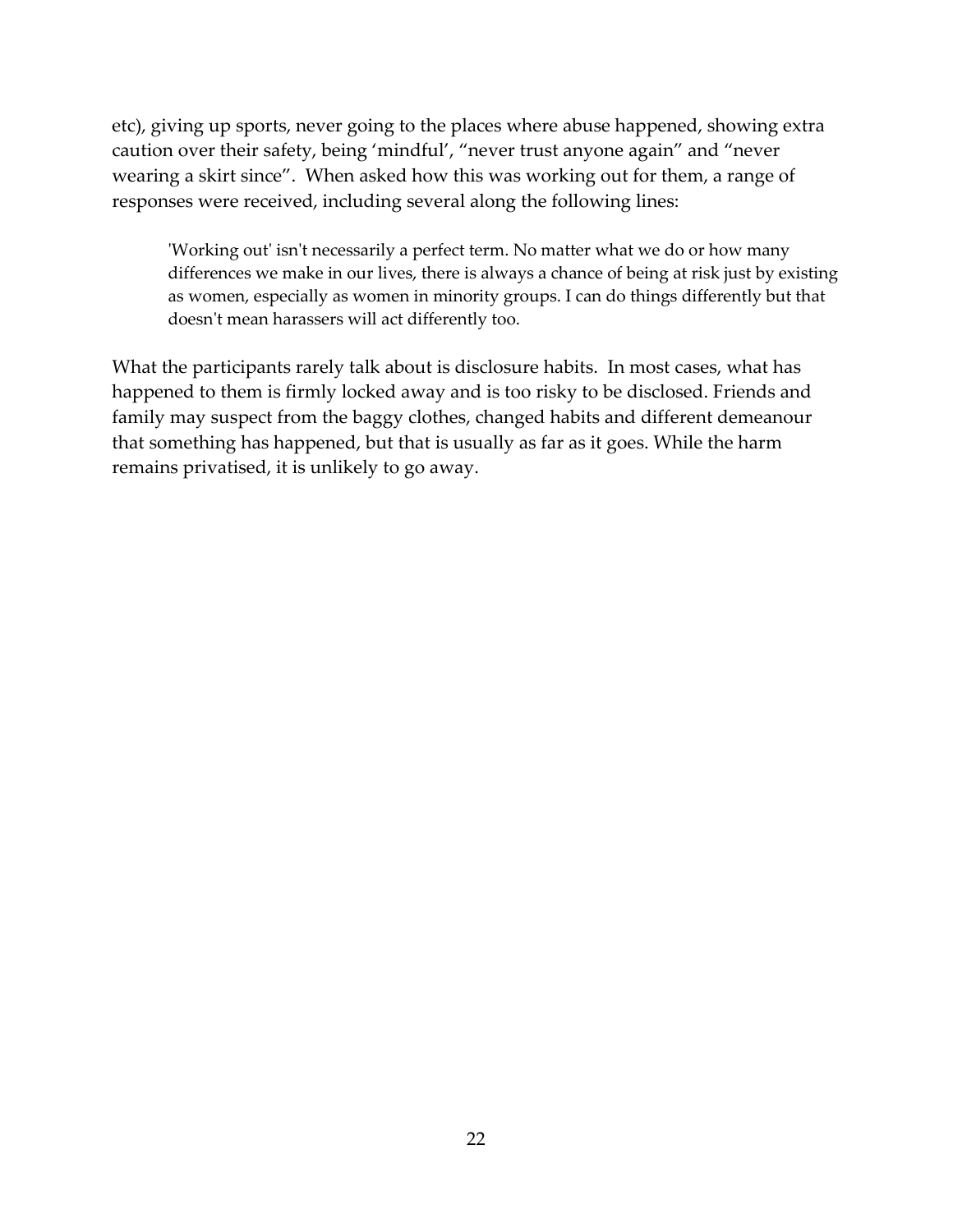### What do sexual harassment victims want to see done?

The message from participants is clear: their experience of harassment was, in many cases, made worse by the particular context within which it took place. Most of the participants in this study have kept what happened to them a secret for fear of being blamed for their own abuse:

I want to have a safe space where people can individually share any discomforts with other trusted people. I never had a space to share this event with anyone. This is the first time anyone will ever know this happened to me.

On other occasions participants reported trying to talk with friends about what happened only to encounter a brick wall. She suggests that people "actually listen to the people being harassed instead of brushing their experience off by saying something like "boys will be boys"".

They believe there is a 'normalised' culture of abuse that expects abuse to occur and tolerates it. "Survivors should know there is support available and that they will not be invalidated by people they trust or figures of authority."

The main demand (83 responses) is that young men be educated about the effects of their sexual harassment. These range from the idea that boys do not understand the effects their words and actions have on girls, to the view that they understand very well but have learned to get away with it:

I want boys to be educated on how to help woman that have been sexual harassing and how to emotionally support people better. My boyfriend used to slut shame me without even thinking it was bad. It's this inherited behaviour from the society and culture of boys that they have grown up around that leave them with ignorance. I just want boys to know how to help because I think they definitely know what consent is and they specifically choose to conduct non-consensual behaviour, its sick and disgusting but it's something I want to stop. No woman should ever have to go through what I went through.

They are interested in boys learning to self-regulate their own communities. The irony currently is that the victims of abuse, those at CGHS, are spending a lot of time on assemblies, protests, surveys and so on. Some participants wanted to know what was going on in other schools to prevent harassment:

The culture change. We shouldn't be needed to do anything - it should be focused on the boys doing it.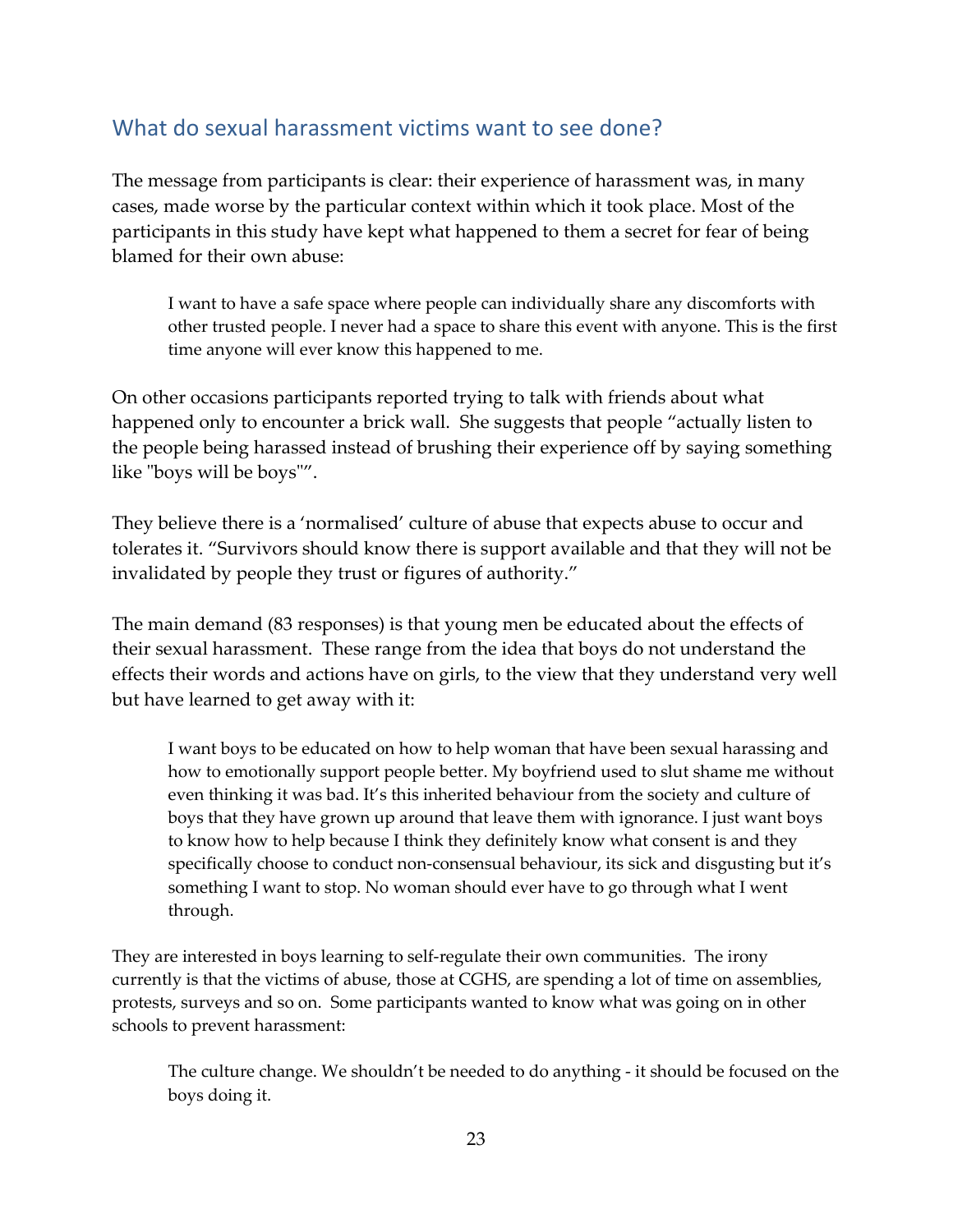The next biggest response group called for the school and society to be more supportive (45 responses). There were a number of suggestions about how this may be achieved: better education, better services and acknowledgement of the issues.

A number of students talked about the need to foster a sense of sisterhood, which was non-judgemental, kind and supportive. Several mentioned that a number of students thought that cat-calling behaviour was acceptable, and that girls should just put up with it. In the words of one: "Cat-calling is not sexual assault or rape". In such an environment, it is difficult to disclose what has happened.

This further begs the question about where to draw the line. Is cat-calling a completely different thing to assault, or do they both draw from the same attitudes about girls and women. Is a young woman wrong to be nervous and frightened after receiving a barrage of cat-calls? Is it worse if the calls say "I am going to rape you 'til your back breaks", than meowing, woofing and sniffing behaviour? There is a lot of unanswered questions in this space (programmes such as 'Loves Me Not' do provide clarification of these issues). As a result, a sort of silence results, as one participant explains:

It's a hard and a really overwhelming topic to talk about because it's been almost hushed and no one ever talks about it. I feel like there is a certain taboo around sexual assault and the toxicity of boy culture. I want to be better, but I feel like a part of me will never be the same from this assault and others. I have spoken to many health professionals but nothing quite makes the pain go away fully. One thing I have learnt, and I want people to know, is that the impacts of sexual assault do not just occur days after the time of assault, it's the weeks, months and years that you spend questioning your own self-worth over something you had no control over. People need to know that the feelings that come with sexual assault are not those that can just disappear.

The overwhelming message from this group of responses is that it is not just the culture of the boys that needs to change, but that of girls as well. There is a need to stop tolerating and allowing for any kind of sexual harassment. It all degrades girls/ people of different sexualities and opens the door further to abuse.

There is a plea for 'more openness' from 24 participants. First, the onus should not be on the victims to do all the teaching: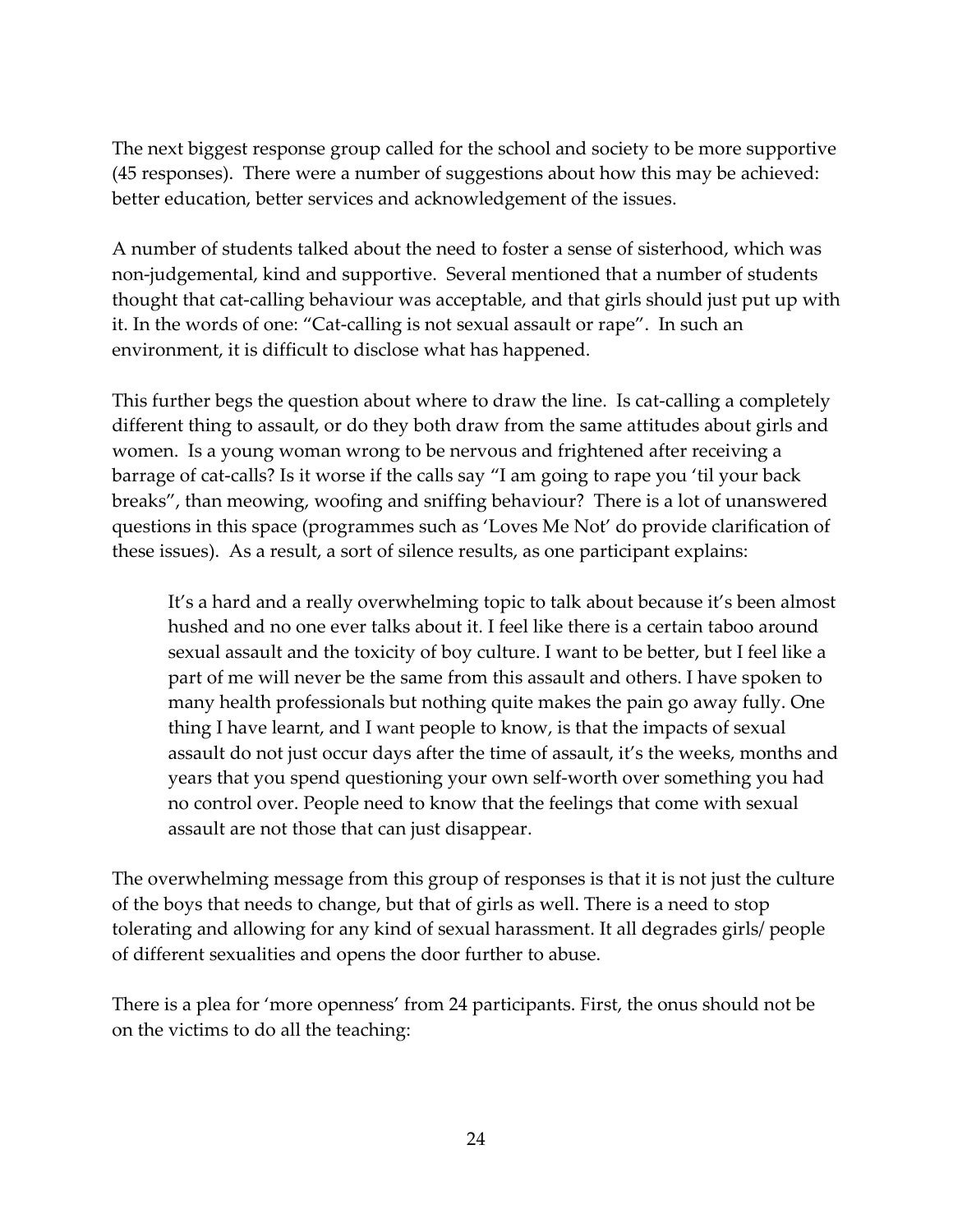Just people to acknowledge it, and acknowledge every part of it, and I am so very, very, very, very sick of it being on the victims/survivors to be the ones teaching anyone anything.

Second, there needs to be more thought and mindfulness going into the space to counter the prevailing culture:

Normalise talking to others about sexual harassment and supporting each other through these experiences. I myself feel like I have to keep it to myself and not burden others. Even a few weeks back I was walking with a friend and a man I walked past attempted to touch me inappropriately but missed, and I told my friend and she dismisses it because it is such a common problem.

The list of potential changes suggested include: talking openly about the problem (including one's own experience), being able to talk openly with men, listening and ensuring help is available to back up the open culture and having potential safe areas. Even those very keen to support their friends often do not know what to do:

Many of my friends have had serious encounters with sexual harassment. I find it hard to support them/suggest options of what to do next. I think it would be good to see more systems put in place around support for those after facing such a traumatic event.

Participants were sometimes held back from reporting incidents because they thought they may get into trouble:

I'd like to have a system where you don't have to feel like you will get in trouble for speaking up, like I never reported the boys who leaked my nudes because I thought I would get in trouble with the police<sup>6</sup>.

But it appears this is not the biggest barrier to reporting. It appears that few incidents, and none of the 20+ individual or group rapes reported in this project were reported to police. In most cases, the victims did not tell anyone at all. It appears the reason for this is primarily the fear that the victim would be blamed or judged for the rape. One victim of a group rape discussed above noted that her whole life had changed. What she would like is to "talk about it more, make it okay to talk about it and not feel guilty". Because she cannot talk about it (due to embarrassment and a pervading feeling that it was her own fault), there is no way to break the logjam in her mind that she should be

<sup>6</sup> The issue of nudes needs further work. Often at the behest of a boyfriend, as an act of love or friendship, girls are encouraged to share pictures of themselves. The fact that these are then touted around to friends and on the internet as commodities feels like a rape and betrayal.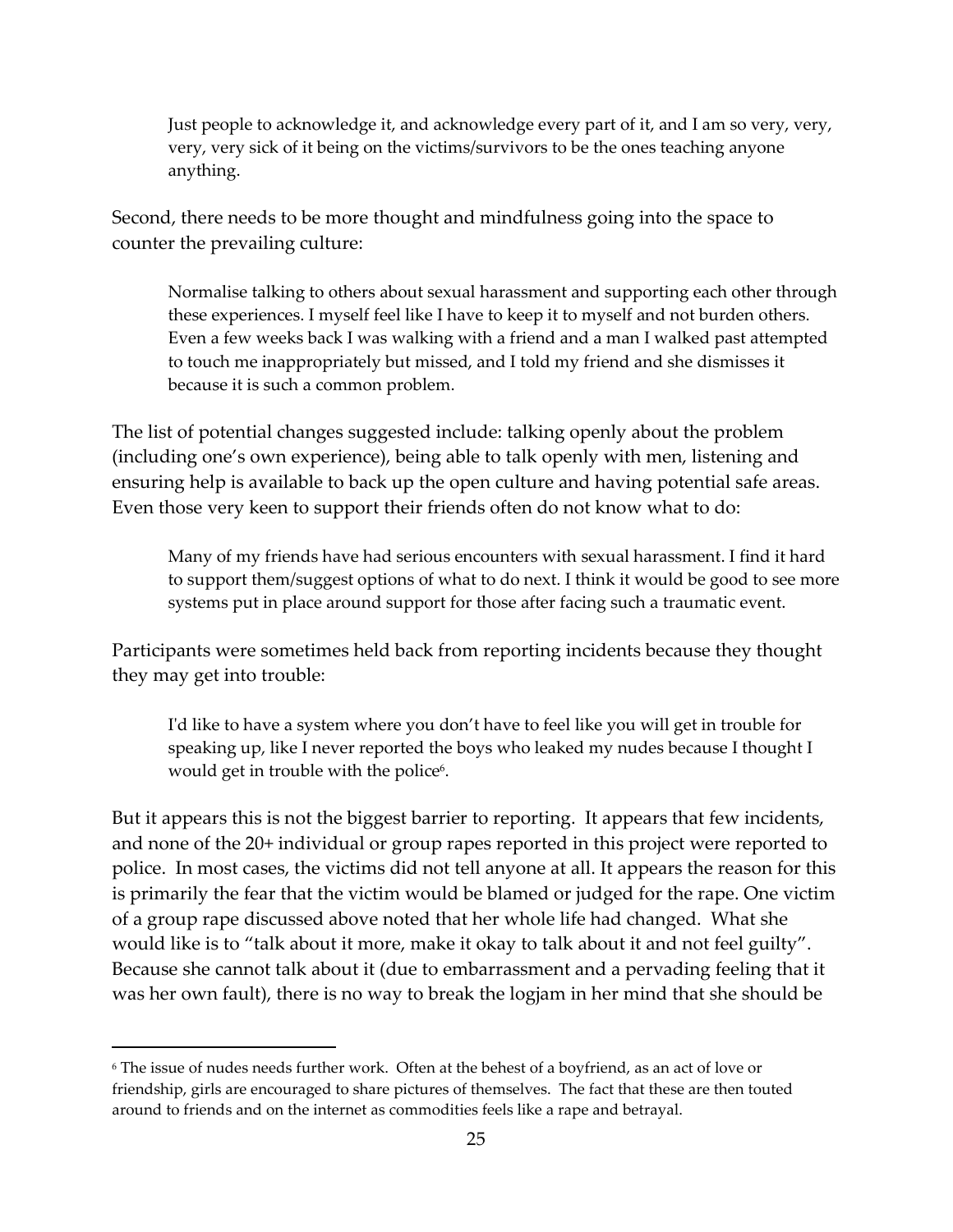blamed. Meanwhile, it is possible that this group of men have gone on to do the same thing to other young women, secure that they will not be sanctioned.

There is a movement for change within the school community, and this is reflected in some of the responses (25). Demands for change include:

- Sexual harassment of whatever kind should not be normalised call it out;
- Change the (toxic) culture using campaigns;
- Provide protection in public places;
- It is not OK to touch girls using the excuse you are drunk;
- Ensure action is taken when someone seeks help;
- Safety and security on buses, taxis, Uber.
- Ensure education for all on this issue;
- Systematic education about gender and sexuality for all;
- Provide a safety system for students (e.g. alarms);
- Have a dedicated police section that specialises in sexual harassment.

Most supported the work that has been going on at CGHS to educate the students, but several participants felt that the focus should not be on the school community, as this could be harmful:

It would also be good when discussing these matters to provide triggers and stop forcing us to go to events and discussions about sexual harassment and assault if we are not comfortable. If we are being labelled as the victims, why are we one of the only schools receiving discussions and talks and speakers on sexual harassment and how we can amplify the activism surrounding it? Why not other schools to be allies? Why must the girls who are struggling to face these issues that have hurt them be the ones held accountable to stand up? Whilst this education is helpful to many and part of education we have been receiving since we were ten, it can be difficult for some to face and that doesn't seem to have always been acknowledged.

There were a number of calls for the perpetrators to be held accountable (11) or face some consequences (11) for their actions. It was noted that currently the boys often congratulate themselves for their actions. Potential consequences might include public naming and shaming, real sanctions and enforcement. A number note that this must be accompanied by "have it made a less taboo/shameful topic for victims to come forward about".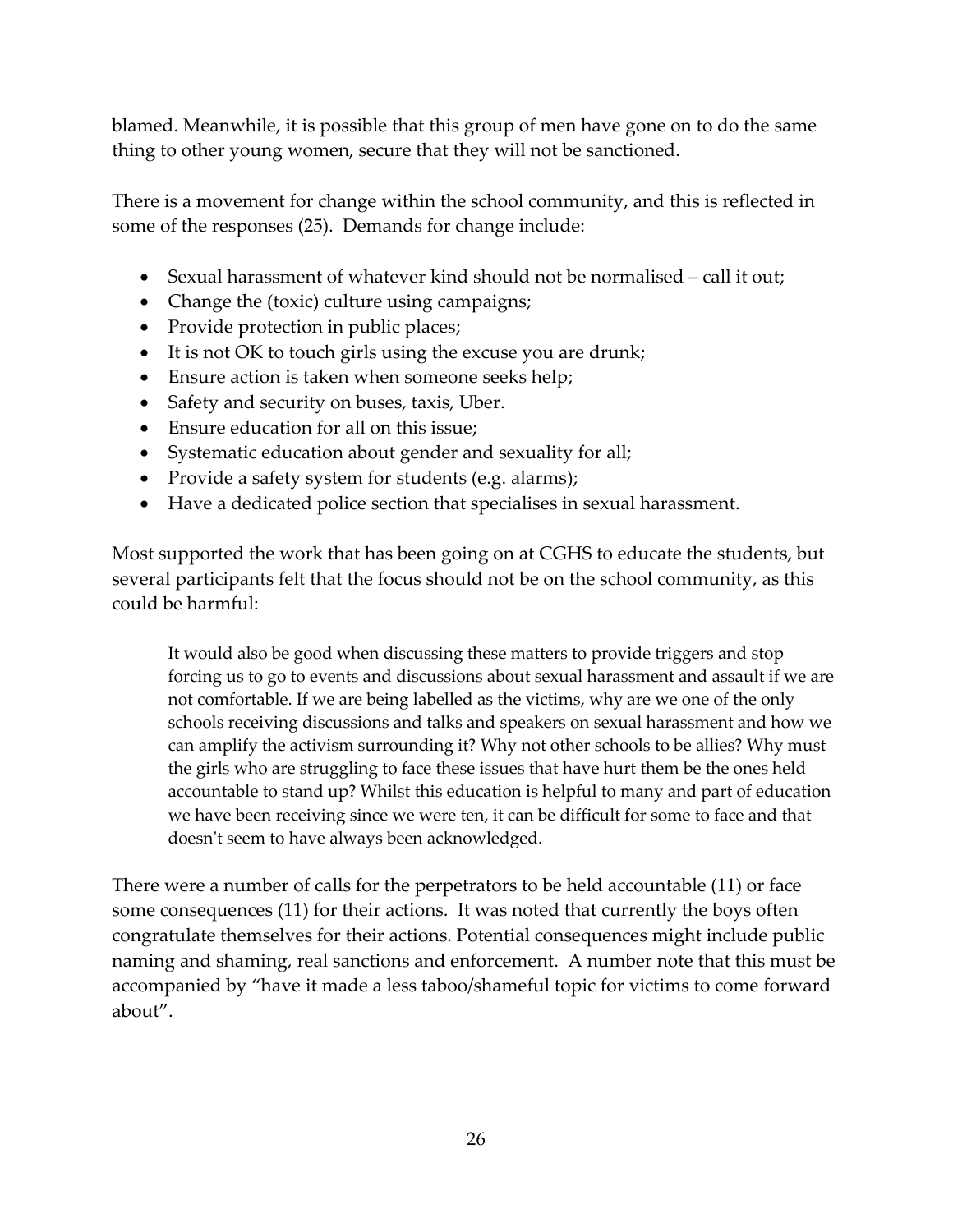### Knowing about others' harassment

All participants were invited back into the survey for these final questions. Participants were asked whether "any other people you know" have been sexually harassed over the past three years. The period chosen was relatively arbitrary, designed to give a broad overview of the reported occurrence of sexual harassment in the community. Responses are outlined in Table 1 below.

| Answer         | $\%$   | Count |
|----------------|--------|-------|
| Yes            | 78.31% | 491   |
| N <sub>o</sub> | 21.69% | 136   |
| Total          | 100%   | 627   |

The 627 participants noted that they knew 957 people who had been sexually harassed in that period, as follows:

| Answer                    | $\%$   | Count |
|---------------------------|--------|-------|
| A student at your school  | 42.53% | 407   |
| A friend outside school   | 29.89% | 286   |
| A family member           | 13.17% | 126   |
| Someone in your community | 12.75% | 122   |
| Other                     | 1.67%  | 16    |
| Total                     | 100%   | 957   |

Table 2. Relationship of person known to have been sexually harassed in past three years

On average, each participant in this survey knew 1.5 other people who had been sexually harassed in the past three years. It is notable than less than half of those known to have been sexually harassed came from CGHS. Whether this reflects the low disclosure rate discussed above, or some other unknown trend, is not clear. Other relationships noted in responses included friends of family members, more distant relatives, close family members and coaches.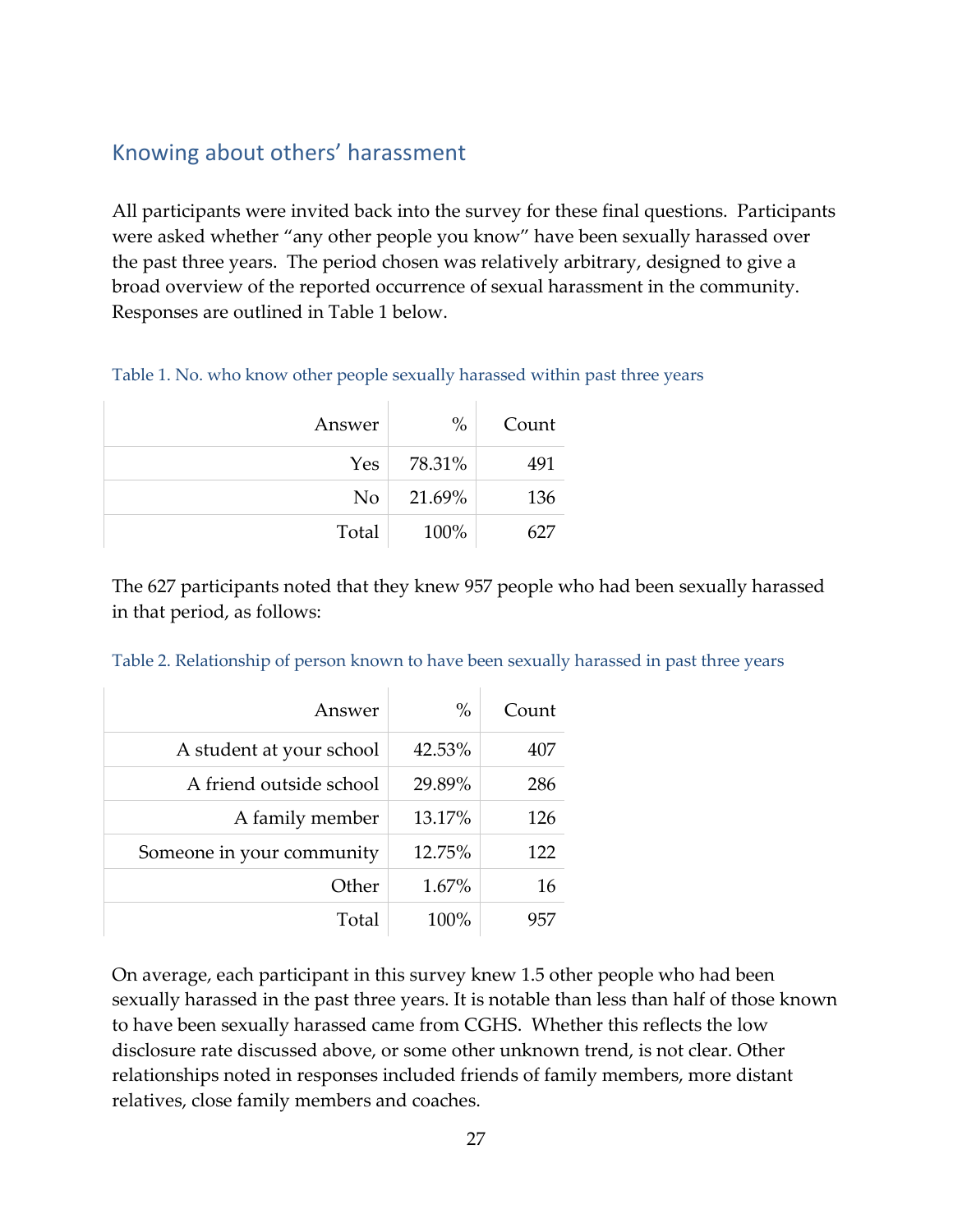# Demographic information

Participants ranged from 12 to 18 years of age, with the modal age being 16 years, as outlined in Table 3 below:

| Age   | $\%$     | Count          |
|-------|----------|----------------|
| 12    | 0.33%    | $\overline{2}$ |
| 13    | 13.55%   | 82             |
| 14    | 14.88%   | 90             |
| 15    | 22.48%   | 136            |
| 16    | 24.96%   | 151            |
| 17    | 21.98%   | 133            |
| 18    | 1.82%    | 11             |
| 19    | $0.00\%$ | $\mathbf{0}$   |
| Total | 100%     | 605            |

Table 4. Gender (n=623)

| Gender                   | $\%$     | Count    |
|--------------------------|----------|----------|
| Female                   | 93.26%   | 581      |
| Male                     | $0.64\%$ | 4        |
| Nonbinary                | 2.73%    | 17       |
| Gender queer             | 1.28%    | 8        |
| Questioning              | 1.77%    | 11       |
| Other gender disposition | $0.32\%$ | 2        |
| Prefer not to say        | $0.00\%$ | $\theta$ |
| Total                    | 100%     | 623      |
|                          |          |          |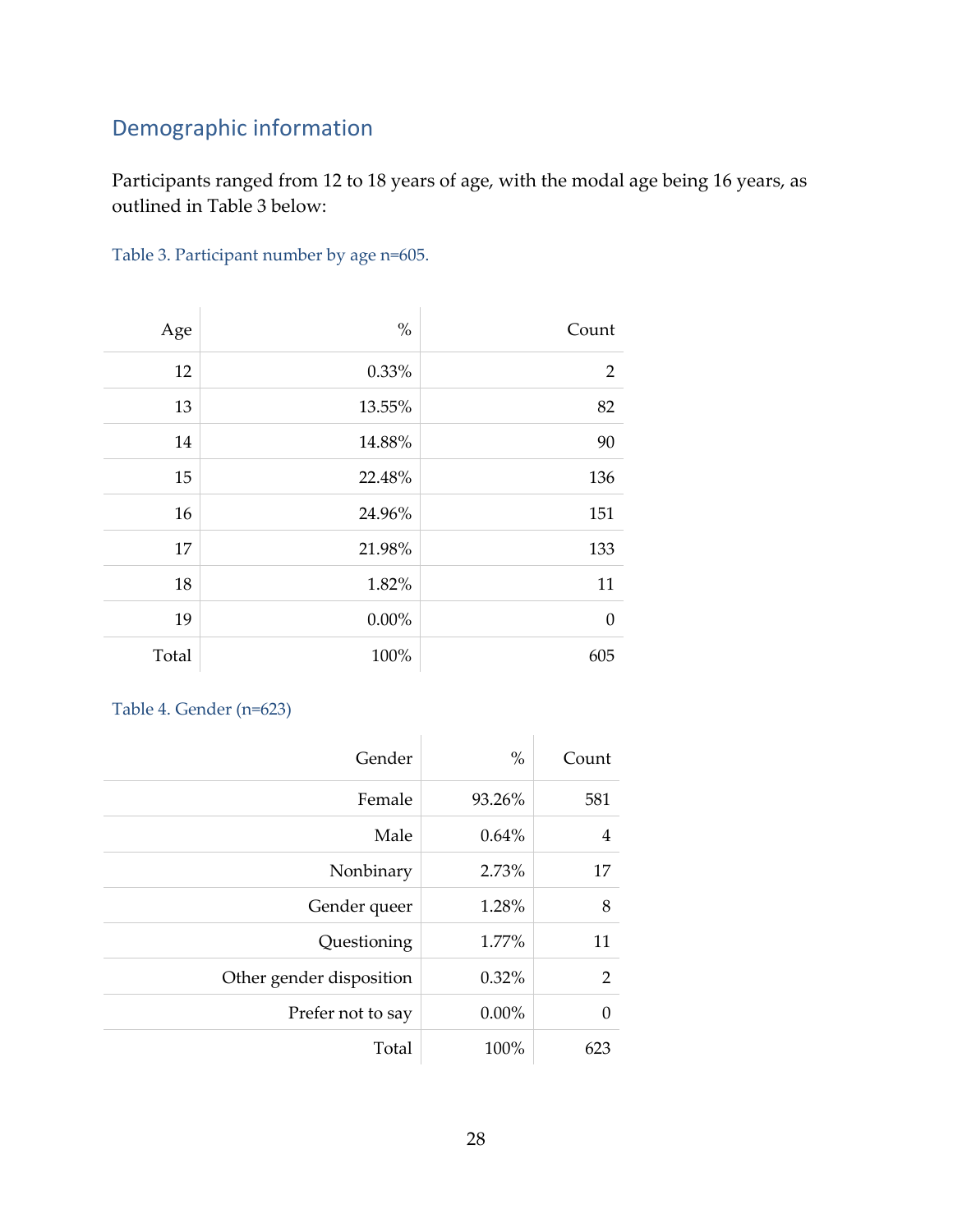Most (97%) noted that they identified with the gender they were assigned at birth. Participants were asked to describe their sexuality.



Figure 8. Sexuality of participants n=623.

Others noted they were lesbian, or a number stated they were unsure or questioning as yet. Some noted they preferred not to be labelled. Participants described their ethnicity as outlined in Figure 9.



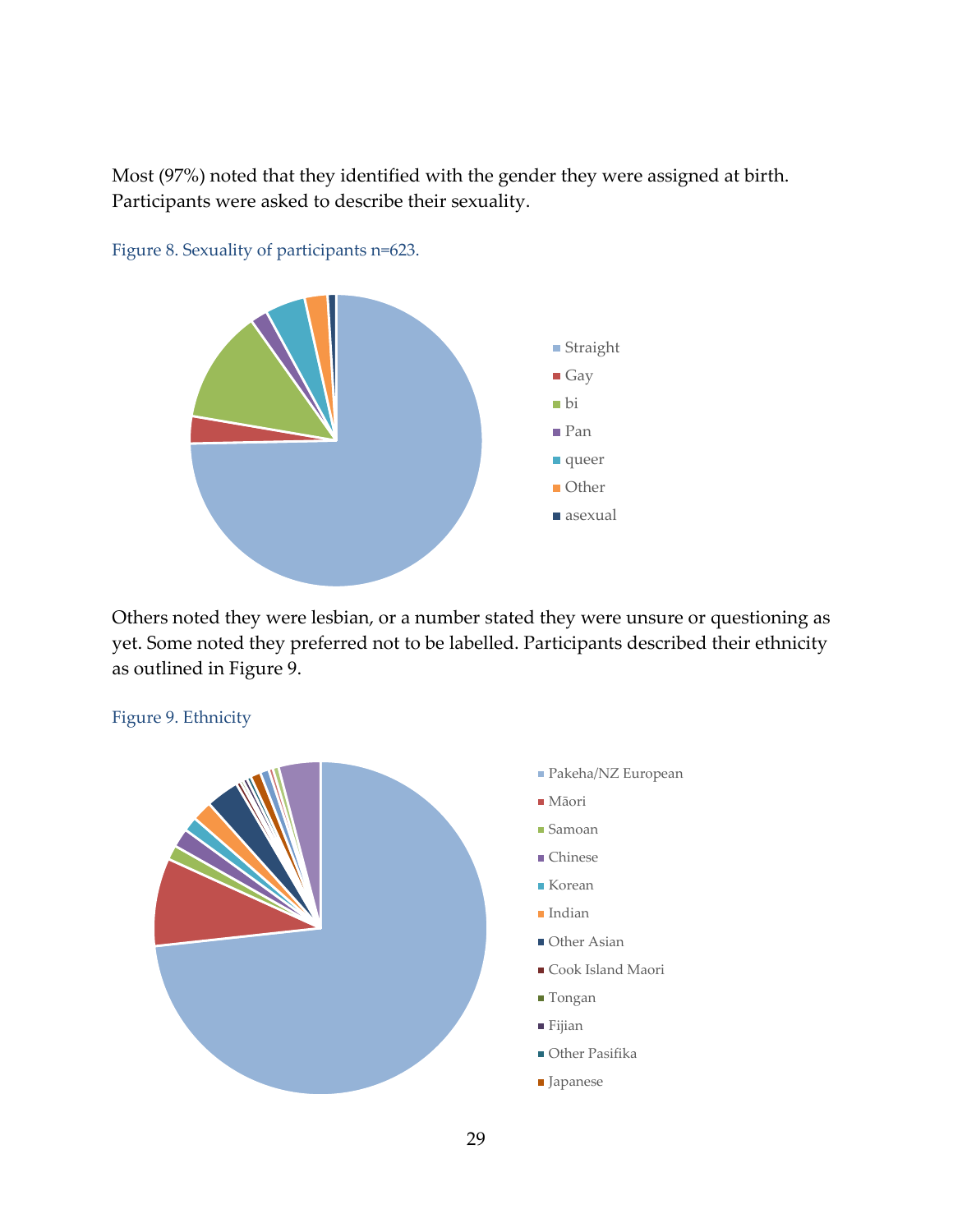Another large number of ethnicities were written in. These included: Malaysian, Filipina (4), American (3), Sri Lankan (2), Russian, Australian (4), Solomon Islands, German, British (6) European (4), Scandinavian, Hispanic, Welsh, Uyghur and South African

The demographic information provided here was intended to be used to provide a more detailed analysis of sexual harassment issues facing the community. However, in most cases group numbers were too small to allow for safe analysis of such data, as the numbers get very small and there is a risk people could be identified. However, the myriad ways in which the participants identify their gender and sexuality should provide a clear signal that, in a vulnerable situation, some of the non-dominant groups face particular issues in the sexual harassment context.